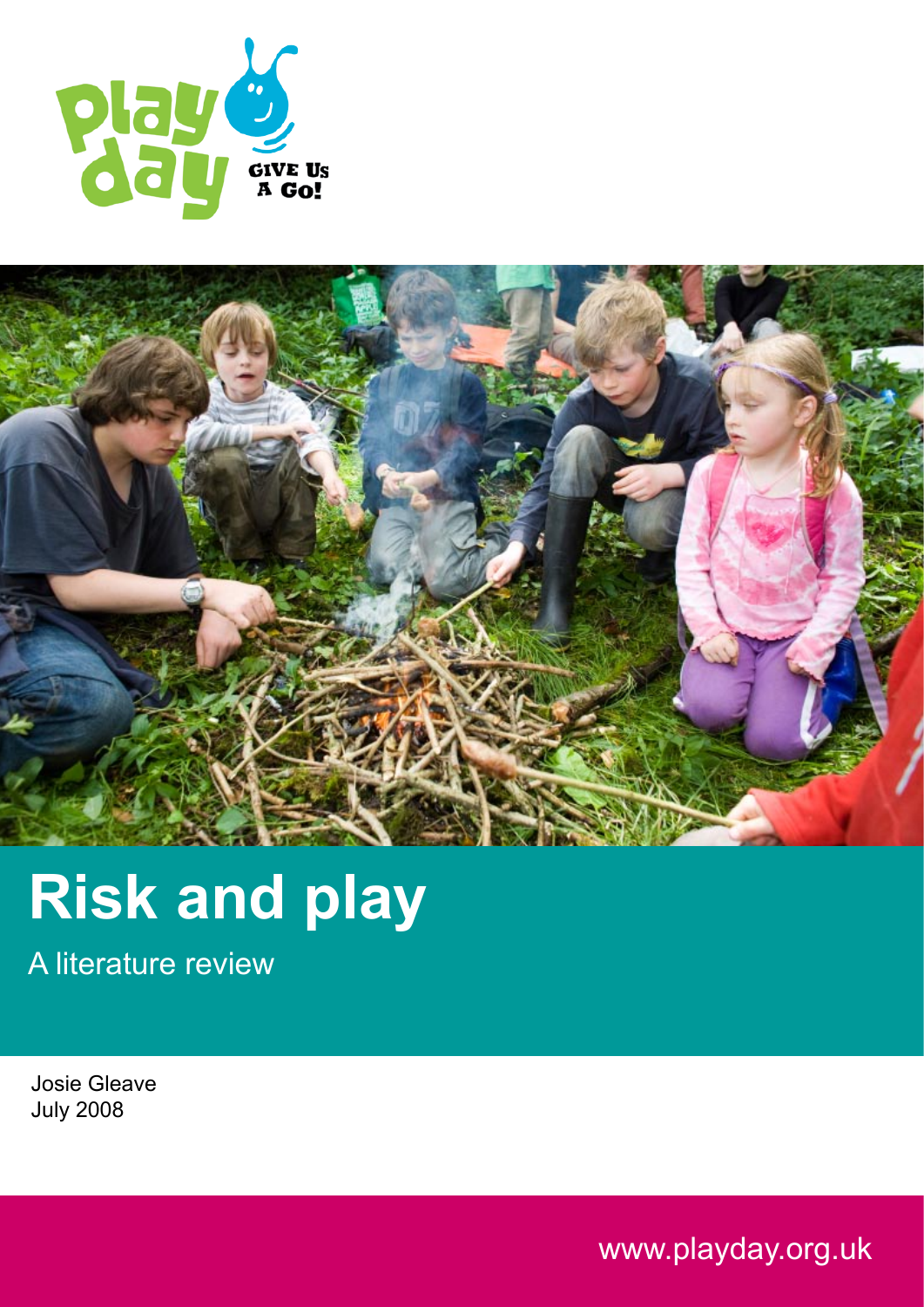# **Contents**

| 1                 | <b>Introduction</b>                           | $\mathbf{2}$    |
|-------------------|-----------------------------------------------|-----------------|
| $\mathbf{2}$      | Benefits of risk in play                      | 3               |
| 3                 | <b>Public and parental attitudes</b>          | 5               |
| 4                 | Risk-taking behaviour and perceptions of risk | 8               |
| 5                 | <b>Accidents and injuries</b>                 | 12 <sub>2</sub> |
| 6                 | Risk management in play provision             | 14              |
| 7                 | How risk should be managed                    | 18              |
| 8                 | <b>Recent changes and policies</b>            | 22              |
| 9                 | <b>Conclusion</b>                             | 25              |
| <b>References</b> |                                               | 26              |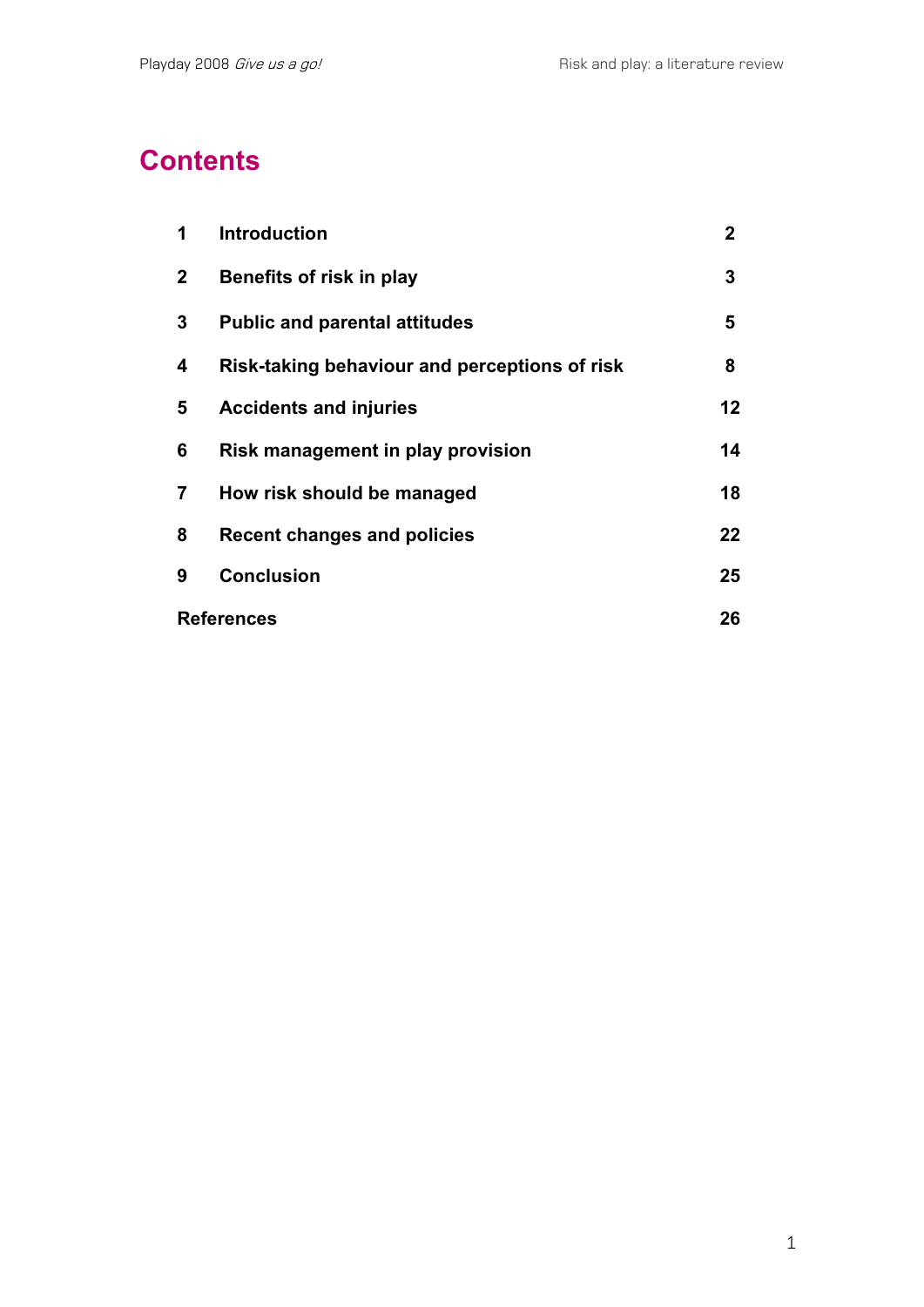#### **1. Introduction**

This literature review accompanies the research carried out for Playday 2008. The theme this year is *Give us a go!*, which aims to give children the opportunity to experience more adventurous and challenging forms of play, and to counteract the apparent 'cotton wool culture'. The literature review looks at risk-taking in play, and aims to provide a balanced account of the empirical research and expert opinion. The objectives of the research were to assess whether or not children wish to take risks and what effects this may or may not have on their well-being; to look at risk management in play; and to assess possible trends in children's opportunities to take risks in play.

The literature was selected through a library search undertaken in March 2008, using the terms 'play', 'risk', 'challenge' and 'children'. The identified texts were assessed for their relevance and eligibility, based on our criteria. These criteria included: the benefits of risk in play; the kinds of behaviour that are perceived as risky; the types of risks described in the literature; accidents and the prevalence of harm; constraints to allowing risk in play; risk management; and risk aversion and the implications of this. It was decided to exclude conference proceedings and comment pieces in practice magazines. Relevant references in reviewed texts were also checked and included where eligible. Eligible texts were then summarised in a template. The Play Safety Forum was asked to comment on a draft and to provide further references, which were reviewed and included where eligible.

The review begins by drawing together texts on the benefits of risktaking in play. We then look at public and parental attitudes towards risk in play. Following this, the review looks at risk-taking behaviour and perceptions of risk. There is then an examination of accidents and injuries, including an analysis of whether the safety measures that have been implemented are effective. The review then looks at risk management, including theories about risk assessment. After that, it examines how authors believe risk should be managed. Finally, the review looks at recent political policies on the issue of risk-taking in play.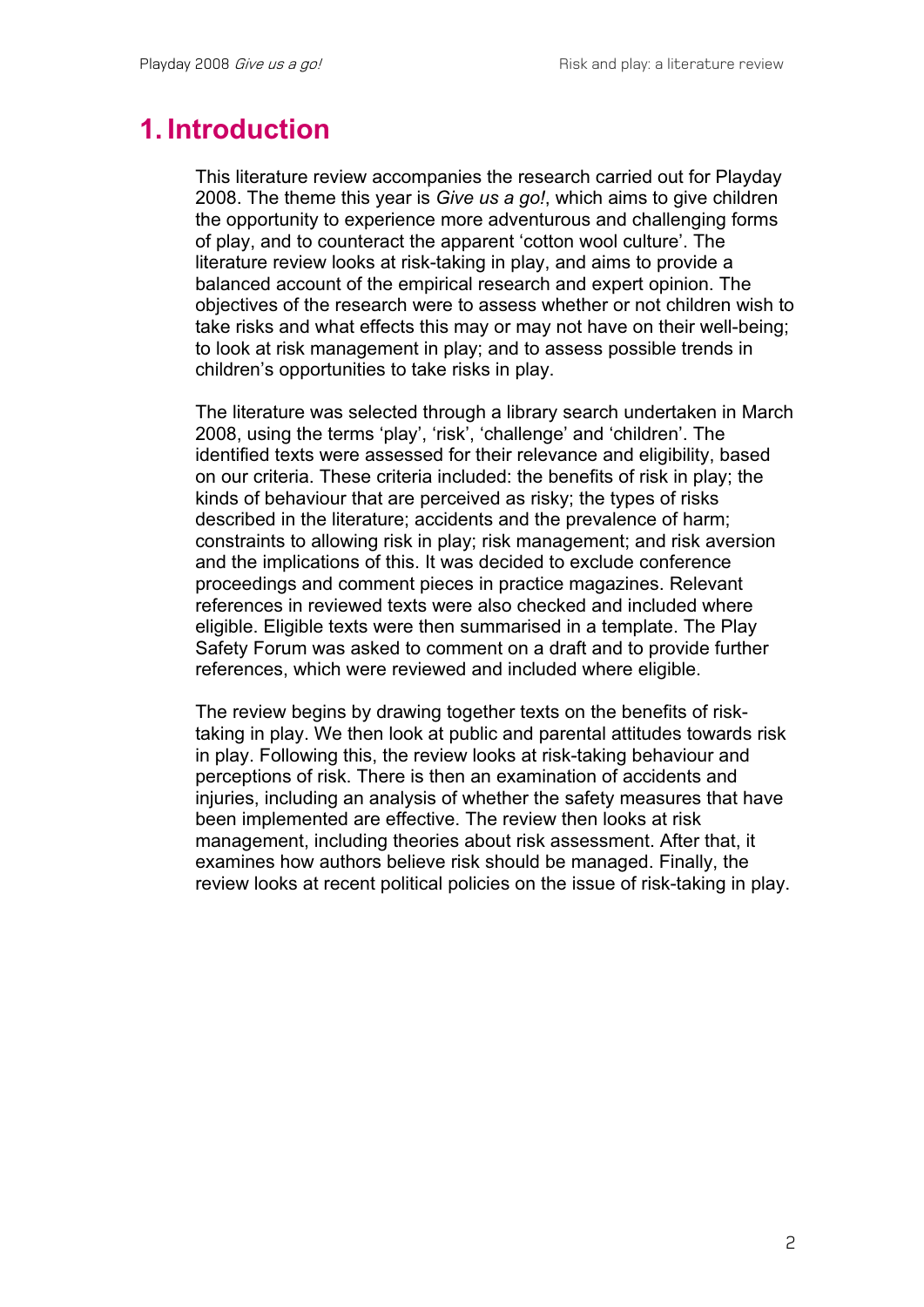### **2. Benefits of risk in play**

A recurrent theme in the literature is that children benefit developmentally from risk in play, and that over-protection from risk can inhibit development. Ball notes that, because the benefits of play are not easily measured using accepted western scientific methods, they tend not to be appropriately considered in discussions about risk in play. He states: 'If the purpose of an activity is not directly considered, then a balance between risk and benefit cannot be struck and one is in danger of considering only one side of the equation.' (Ball, 2002)

It is argued that taking risks can have positive implications in terms of children's developmental, social and emotional needs, as well as their overall health. Play commentators tend to claim that eliminating risks deprives children of the opportunity to assess them efficiently, and so they are unequipped to deal with any situations they may encounter in later life. It is reasoned that, by providing the opportunities for children to manage their own risks in a controlled environment, they will learn vital life skills needed for adulthood, and gain the experience needed to face the unpredictable nature of the world (Gill, 2007). Gill argues that denying children this opportunity could result in a society of risk-averse citizens, unable to cope with everyday situations; or in children simply finding more dangerous locations to carry out their risk-taking behaviour (Gill, 2007).

The National Playing Fields Association (now Fields in Trust) claims that play has various benefits to children, particularly play involving an element of risk. It argues that depriving children of this can result in a lack of experience to carry out tasks effectively, decreased opportunities for physical activity, an inability to cope in stressful situations, problems managing other forms of risk, and poor social skills (cited in Ball 2002).

Risk-taking is considered to have further benefits, which contribute to the development of desirable personality traits, including creativity (Susa and Benedict in Ball, 2002). Hughes has suggested that children's engagement in 'deep play', which is play that brings children into contact with risk or risk assessment, is an important device for coming to terms with human mortality, and to prevent children from having this experience is 'deliberately disabling and ethically unacceptable' (Hughes, 2001: 53).

Dweck suggests that risk can have positive implications for children's developmental needs. She has concluded that risk permits children to push themselves to the limits of their capacities and encourages them to progress. Drawing on her own and other people's research, she suggests that rising to challenges, embracing risks and taking an 'I can do it' attitude, are important characteristics of effective learners. Dweck argues that such personality traits are not biologically determined, but result from the attitudes of people around them. Encouraging children to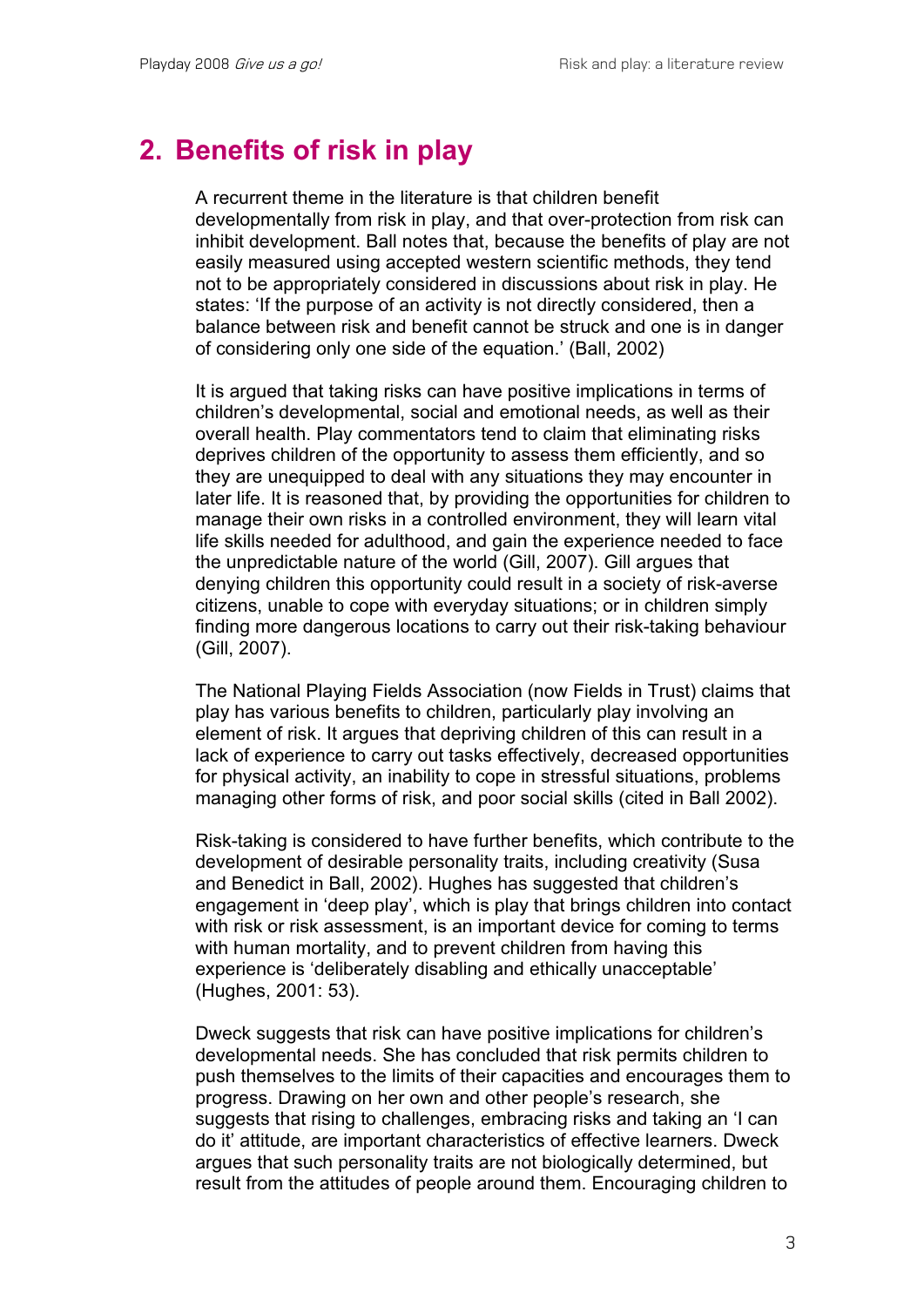enjoy challenges rather than to shy away from them could, she argues, increase their persistence and learning abilities (Dweck, 2000). The UK Mental Health Foundation has argued that a lack of risk in play is damaging for children's well-being and resilience, and has been linked to health problems requiring professional assistance (Mental Health Foundation, 1999).

Christensen and Mikkelsen collected information about risk-taking with Danish children aged 10 to 12. Their ethnographic study, involving 35 children and 14 families, led the researchers to conclude that, when children engage in risky play, they are building their understanding and capacities for health. They noted how children individually assessed risks in relation to their perception of their bodily skills, embodying understanding of their health and past experiences. The children in this study were able to link their abilities to the social and physical risks around them. The researchers argue that this process of negotiating risks and relating them to their individual capacities is an important process through which children can learn from their mistakes and become aware of their personal health and safety (Christensen and Mikkelsen, 2008).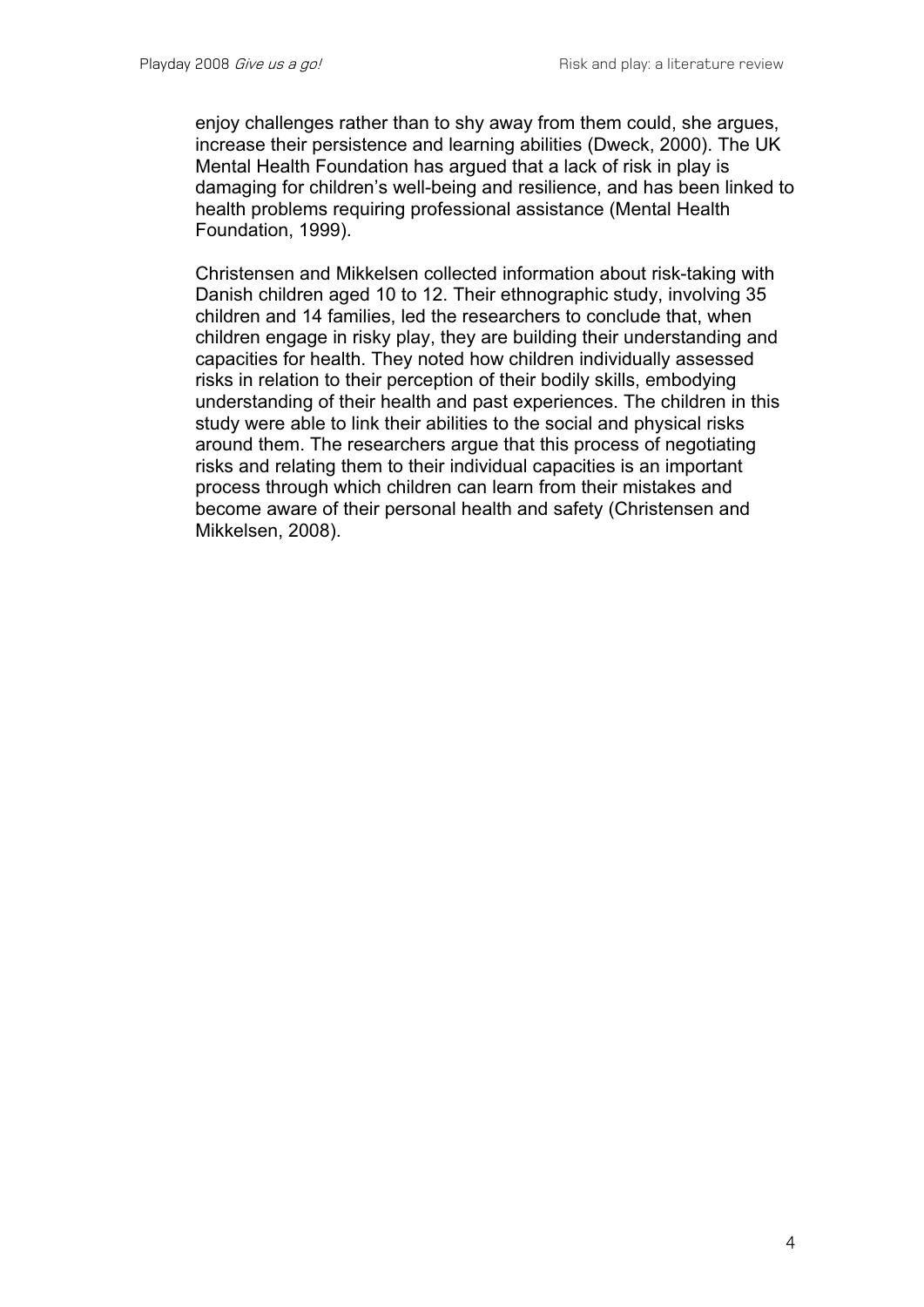#### **3. Public and parental attitudes**

Gill is a strong advocate of the benefits risk can have in children's play, but suggests that children are often denied these opportunities. He describes the development of 'risk aversion' and argues that, as a society, we are now incapable of dealing with risks and have implemented unnecessary safety measures to avoid them, often at the expense of freedom and enjoyment. Despite these precautions, the public's fear surrounding the issue of risk has increased, rather than decreased (Gill, 2007).

In this sense, Tovey has argued, risk is a social construction, a reflection of current social values rather than based on facts or truths. Ironically, Tovey claims, what is perceived as risky has little to do with probability. She also argues that current perception of risk-taking has shifted, to centre on more commercial forms of risk, such as theme park rides and roller coasters. These activities are different from the kinds of risks children take in play, as they require no degree of control or skills (Tovey, 2007).

Lindon notes the apparent role of the media in this disjunction between children's actual safety and society's concerns about children's participation in risk-taking. Media coverage, it is contended, tends to focus on what could go wrong, with little regard to how likely or unlikely this outcome may be. In doing so, the media takes an active role in manipulating the public's perception of risks. Lindon claims statistics show that the risk of a car accident is significantly higher than the risk of a serious playground injury, but says that, because traffic accidents are such a frequent occurrence, they are often not publicised in the way playground accidents can be (Lindon, 1999). Landry claims that the media has created an atmosphere of social panic, so the positive characteristics and outcomes of risk-taking are forgotten (Landry in CABE Space, 2005). Parental anxieties over children taking risks, Lindon suggests, seem logical if we are to consider the media's tendency to sensationalise risks and the focus on the dangers of the world (Lindon, 1999).

Gill argues that these concerns have led to sanctions for what he sees as appropriate forms of play. Play involving physical contact is often regarded as aggressive and anti-social. However, he maintains that such behaviour is vital to children's development, and depriving them of this is to damage an important opportunity for them to learn about the world and their ability to deal with real life situations. Penny Holland has argued that mock aggression, which is viewed with a 'zero tolerance' attitude, is a complex development activity and should not be deterred by adult interference (Holland, 2003). Gill highlights the need to distinguish between children playing and acts that cause actual distress, so they can learn from the social and physical risks in play (Gill, 2007).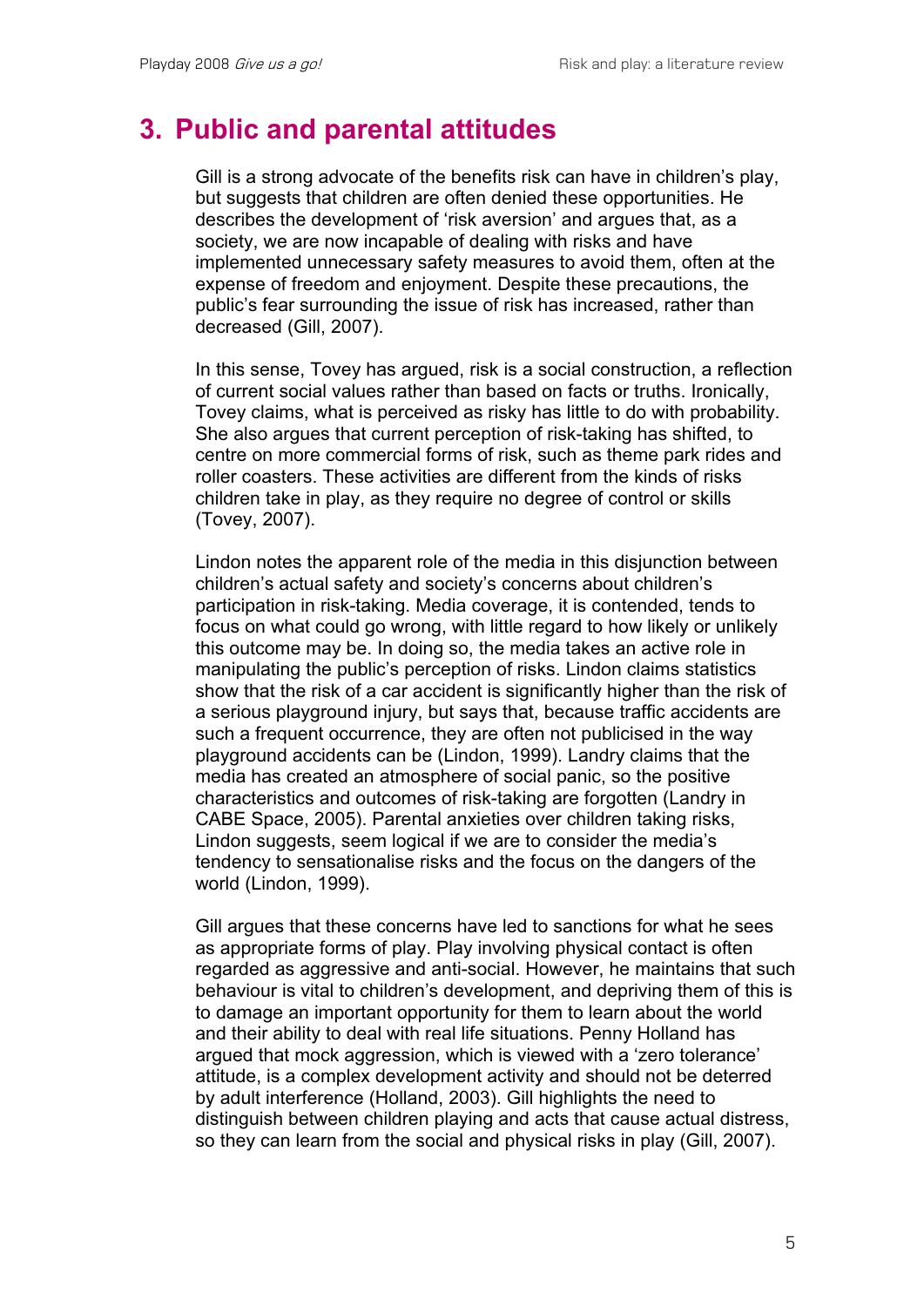Valentine's two-year study, documenting the perceptions of parents who have children between the ages of eight and 11, found evidence that risk, or perceptions of risk, are socially constructed. Her research entailed 1000 questionnaires sent out to parents, 400 of which were completed; from these, 70 parents were selected for interviewing. The method also included ethnographic work. Valentine notes various 'distortions' in parental fears. For example, the majority of parents believed that children are at more risk than they have been in the past; they also believed their children to be at greater risk in public spaces than within the home. This, she insists, contradicts 2004 statistics from NSPCC, which show that children are in more danger in private spaces (Valentine, 2004).

Whether the fears are justified or not, there is evidence to suggest that they impact upon children's experiences of risk in play. A study in 2006 by Future Foundations discovered that parents are spending more time looking after their children than in the past. The study shows that the time adults spend in the childcare role has quadrupled from 1975 to 2001. The authors argue that parents' fear of leaving their children unsupervised is one of the reasons for this trend (Future Foundations, 2006). In 1996, Wheway and Millward conducted 3,500 observations with children under the age of 18 across 12 housing estates. The researchers followed this with 236 interviews with children between the ages of five and 18, and with 82 parents. In relation to child supervision, the findings show that 46 per cent of parents frequently stated that their children have to stay within eyeshot of their home; a further 9 per cent stated that children must be within hearing or shouting distance; and 29 per cent said they could go round the block or within the next few roads. The authors argued that streets which are designed to give cars priority over pedestrians have been the cause of parents' increased supervision (Wheway and Millward, 1997).

Examining the role of wild adventure space for play, Thompson et al conducted a series of five focus groups across England with young people aged 11 to 18. The young people stated that parental and schoolteachers' fears stood as a major barrier to allowing children to undertake adventurous outdoor activity (Thompson et al, 2006). An event at the Moors Valley Country Park (described below) reported that parental attitudes prevented children from taking part in the kind of risktaking play that they enjoyedenjoyed. Age was also an issue, as the 12- 13-year-olds said that there were few opportunities for people of their age group, and the pressure of school and homework meant that many children of this age found it more convenient to stay indoors (Gill, 2006).

Some authors have argued that parents' over-protective attitudes reflect a narrow understanding of children's play needs, and a lack of understanding of what practitioners call 'play value' (Armstrong et al, 2006). Cooper also provides evidence that play value is not always noted by parents. In 2000, he researched children's and carers' attitudes towards play surfaces across London. The study, which consisted of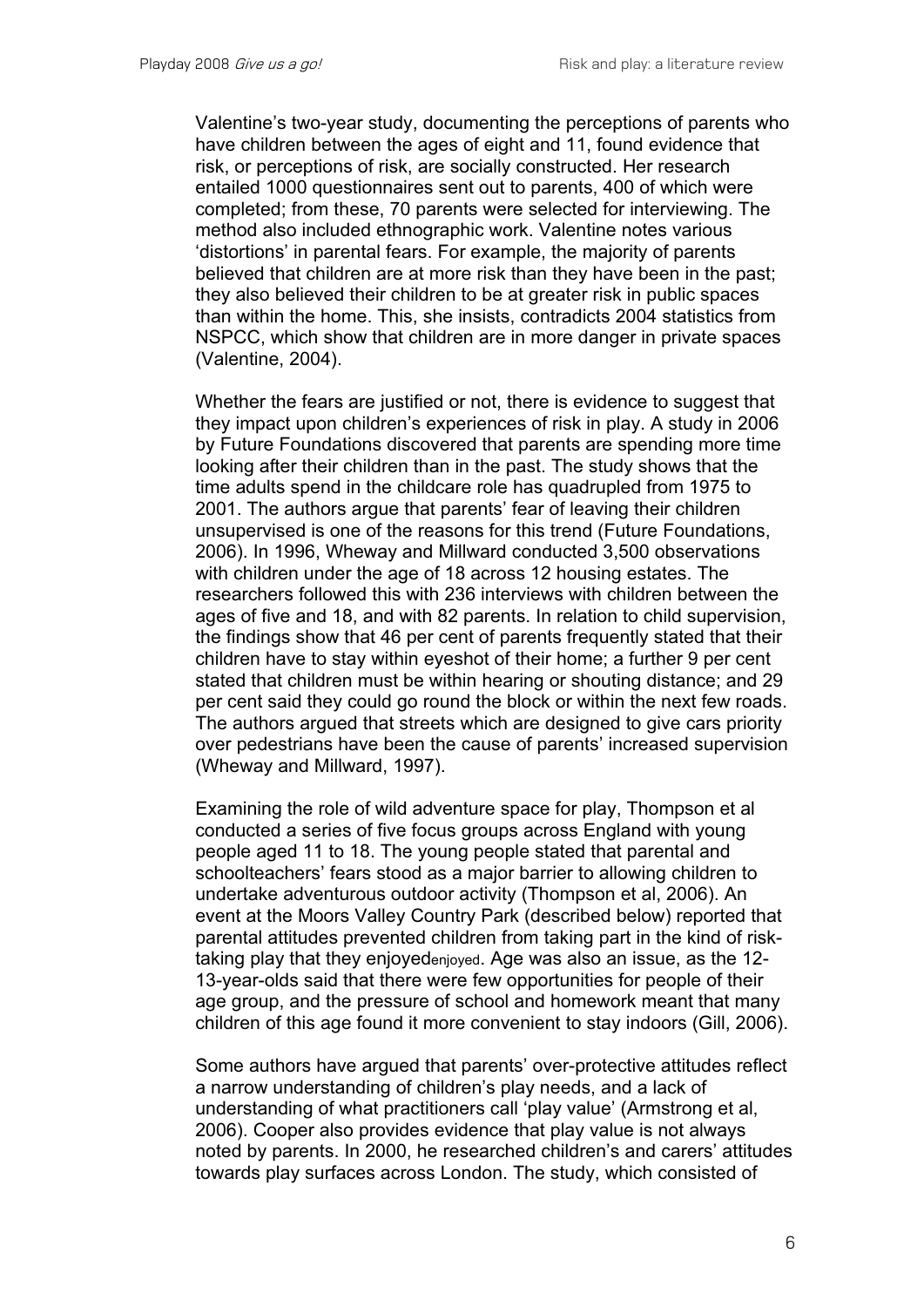questionnaires in public play areas, found that, for carers, safety was the highest priority in play provision, even compared with enjoyment (Cooper, 2000). He found that parents' desire to minimise risks in the playgrounds was at least partially for their own convenience. The adults wished to relax and take their attention away from supervising the children, and so favoured playground design that presented high levels of safety (Cooper, 2000).

However, Rob Wheway, adviser to the Child Accident Prevention Trust, has found evidence to suggest that parents do not, in fact, want safe playground equipment for children. Instead, he points to detailed interviews which, on closer examination show that parents wish for a socially safe environment for their children to play in, where they can see and be seen by a responsible adult, but they also want their children to have access to more exciting local playgrounds (Wheway, date unknown).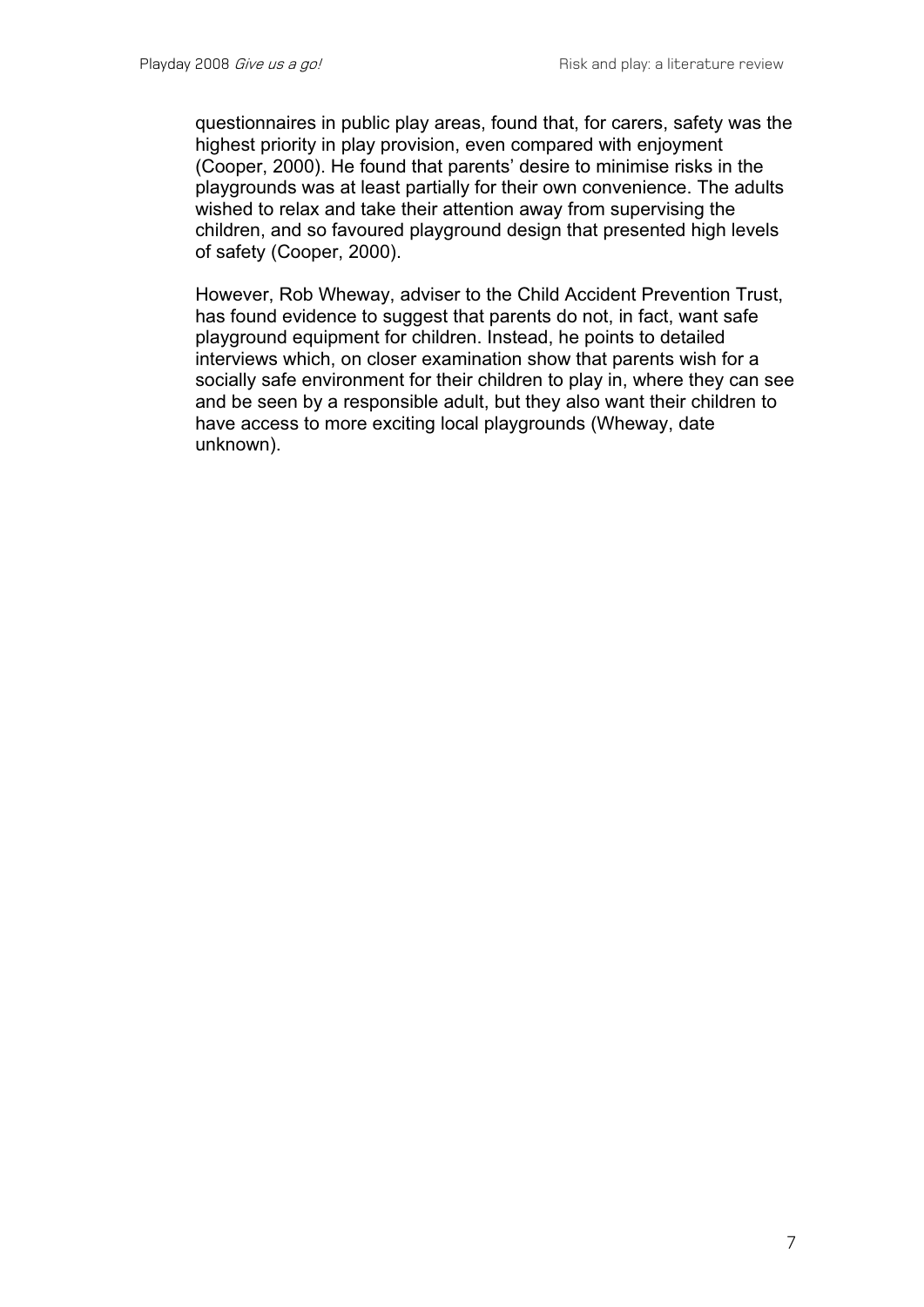#### **4. Risk-taking behaviour and perceptions of risk**

There is evidence which suggests that children seek out risk-taking opportunities and enjoy risk-taking. A 2002 study carried out by The Child Accident Prevention Trust found that, in their free time, 40 per cent of young people aged 11 to 14 chose to visit locations they perceive to be dangerous, and around 50 per cent participated in risks or dares when out with their friends. The 'dangerous' locations mentioned included wasteland, abandoned buildings, building sites, subways and quarries. The young people claimed that they enjoyed spending time there for various reasons, including escaping adult supervision, enjoying being chased by security guards, the challenge of entering and exploring (CAPT, 2002).

A *Growing Adventure* project, organised by the Forestry Commission, produced similar findings. In 2005, 60 local children between the ages of seven and 14 gave their perspective on what constituted fun activities in the woodland setting of Moor Valley Country Park (mentioned above). The respondents seemed to enjoy activities that involved a degree of risk, such as climbing trees or cycling (Gill, 2006). The research indicates that children actively seek opportunities to take risks. Therefore, as is argued, providing challenges in spaces specifically designed for children can be an effective means of managing risks in a more secure environment.

A small exploratory study conducted in South Wales observed children in two different settings: a Forest School environment (a school session spent in wild woodlands) and a school outdoor play area. The researchers asked the teacher to identify one four-year-old child who often exhibits risk-taking behaviour, and one who does not. Observing these children, the researchers found that they were likely to exhibit more risk-taking behaviour in the Forest School setting. The study suggests that environment influences encourage the positive type of risk-taking behaviour children need for development (Waters and Begley, 2007).

Evidence from a study in New Zealand also suggests that children seek out risk-taking activities. Stephenson used an open-ended ethnographic approach to gather information on risk-taking play. She visited an early childhood centre 38 times over a four-month period, researching behaviours through observations, videos, photos and interviews with staff. The study was then extended through further observations in a sessional centre run by a parent co-operative. Stephenson observed four-year old children and discovered that they frequently chose to take physical risks, often referring to this physical challenge as 'scary'. Stephenson observed that risky behaviour tended to involve trying something they had never done before, feelings of being close to 'out of control' (often related to speed or height), and overcoming a fear of some sort. The author notes that the desire of the children to participate in physical challenges was fulfilled more by teachers' attitudes towards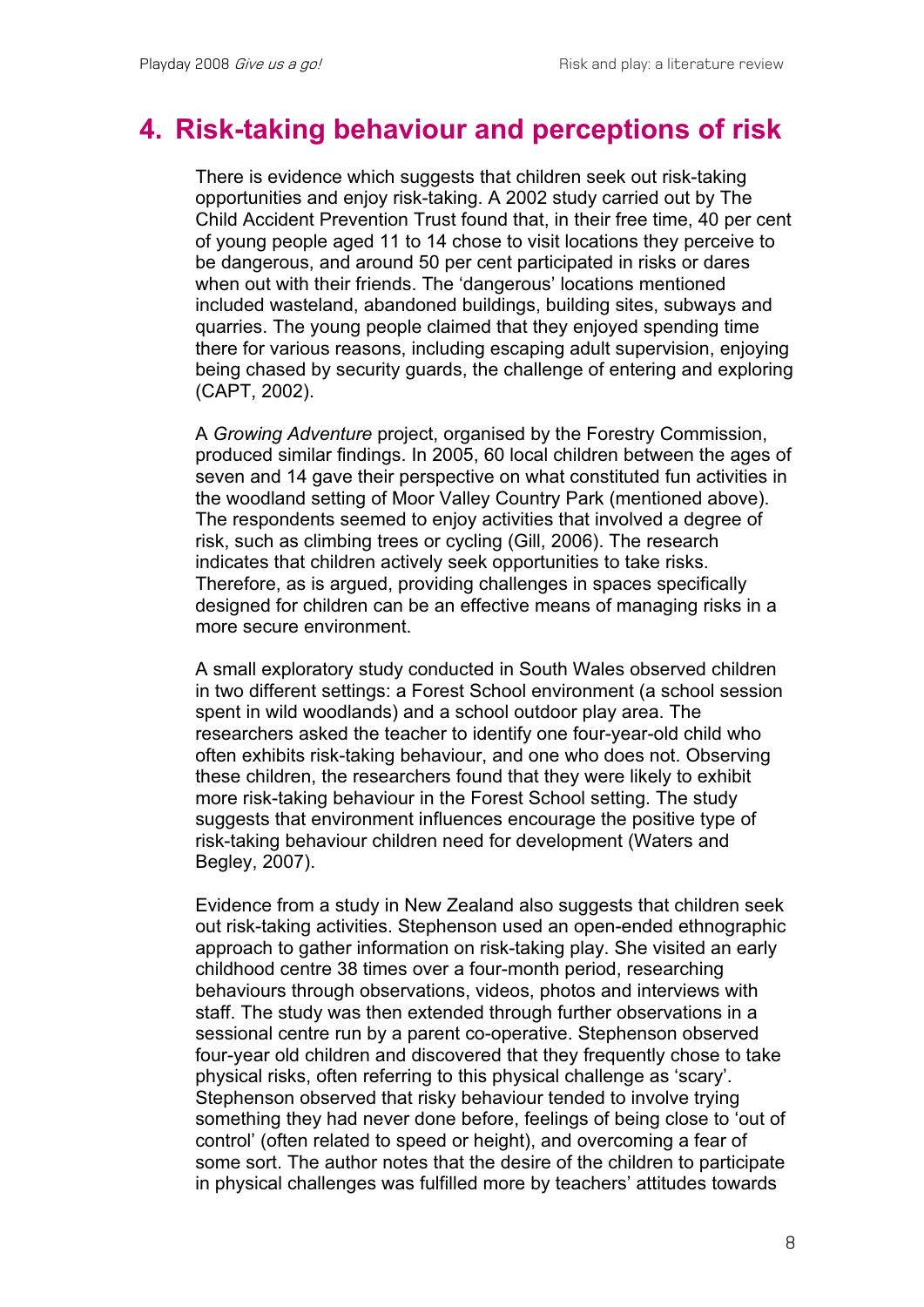risk-taking than by the equipment. Teachers encouraged outdoor play and took an approach to play that allowed children to experience their own challenges (Stephenson, 2003). This may contradict earlier evidence that adults' perceptions stand as a barrier against risk-taking behaviour, since here the teachers assisted risk-taking behaviour.

Stephenson also researched children aged under two. She observed that the outdoor environment presented many challenges for younger children, even through the most basic tasks, such as putting on boots or stepping outside. The writer states that such challenges were met with determination. Her observations of the younger children voluntarily taking part in challenging activity drew Stephenson to believe that 'undertaking "risky" activities was an integral part of their drive to extend their physical prowess and so their independence' (Stephenson, 2003).

Morrongiello and Lasenby-Lessard drew on empirical findings from literature to develop a model, which identified the psychological factors which cause elementary school children to participate in risky play that leads to injury. Although the writers believe that some degree of risk taking is beneficial, they looked specifically at risks based on poor decision-making that led to injury. They argue that such risk-taking is a combination of individual characteristics, such as age, sex and behavioural attributes, family or parental factors, such as socialisation practices and parental style, and social situation factors, such as oral influences from peers (Morrongiello and Lasenby-Lessard, 2007).

In 2005, Gladwin researched perceptions of risk in play during middle childhood in the Old Quarry Adventure Playground, through observational and interview methods. The study was conducted for a master's dissertation and was very small scale, with only 11 child participants. He found evidence of what he terms 'good scary play', which refers to deliberate risk-taking of some kind. Physical risks, such as climbing trees, were mentioned by some children. The research found that children were motivated to take physical risks to impress their peers, although they also mentioned developing skills.

'Rah play', whereby children purposefully startled their peers was another form of risk-taking Gladwin observed. He noted that children generally participated in 'rah play' in order to develop their skills or knowledge of what would happen. It seems that physical and social risktaking could be at least partly motivated by a desire to improve on current abilities or a need to enquire about the world. Gladwin also links 'good scary play' to maintaining group solidarity or acquiring social status (Gladwin, 2005). According to his findings, a distinction could be made between 'reluctant risk-takers', that is, those who take risks because of social pressures, and 'enthusiastic risk-takers', that is, those who gain satisfaction from taking the risk itself (Gladwin, 2005).

A study conducted by Franklin examined perceptions of children's activities that provide scope for risk-taking in adventure playgrounds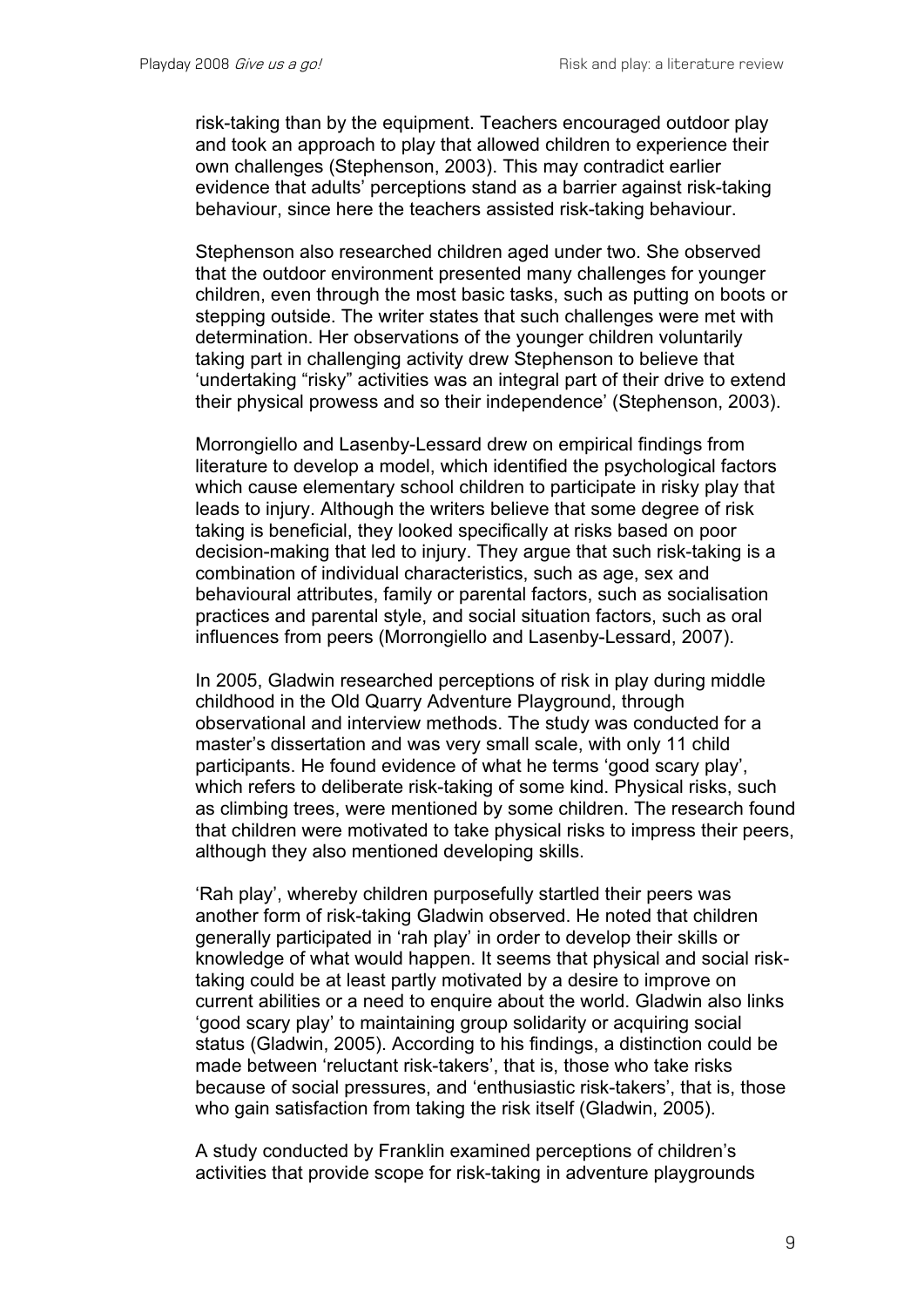across the London boroughs of Lambeth, Southwark and Lewisham. The data involved collecting information from the adventure playground accident books, and interviews with senior playworkers, young people and parents (Franklin, 2002).

According to data collected from children, 48 per cent of them stated that it was true that the playground offered them a chance to take a few risks, 29 per cent claimed this to be true some of the time, and 23 per cent stated that this was untrue. Most of the children believed that the activities they were involved in were safe but included a degree of danger, and this was seen as exciting rather than being viewed negatively. The most popular playground activity was playing on the swings, and children often referred to the height and speed of the equipment as reasons for choosing to play on it. The author suggests that risk is important for play value and that adventure playgrounds can offer children an opportunity for risk-taking behaviour (Franklin, 2002).

The parents interviewed, however, emphasised the importance of safety in adventure playgrounds, expressing concerns over the open access nature of the provision and that the gate was also left open, and the need for soft play surfaces. Despite this apparent conflict of interests, adults' perceptions seemed to hold some importance for children, with nearly half of the 107 young people interviewed believing that activities should be decided upon by adults, and appreciating the adults' input into issues concerning disciplinary action and safety. Other children believed that decisions on such matters should be agreed between parents and children. The research found that the perception amongst parents, children and playworkers was that the playground effectively balanced the need for safety with opportunities to take risks, but that more challenging facilities would improve the play value for children (Franklin, 2002).

Investigating attitudes surrounding playground facilities, McKendrick found that, overall, parents expressed positive attitudes towards the provision. The research found that children are safety conscious and confident in their judgement about taking risks. It also suggested that children enjoyed the provision available, but would gain more from the experience if more challenges were offered to them (McKendrick, 2000).

There is evidence to suggest that gender plays an important role in terms of parents' perceptions of risk-taking. Cooper's research found that male carers tend to have a more relaxed attitude towards children participating in risky behaviour than female carers (Cooper, 2000). An investigation by Morrongiello and Dawber found that mothers vary their intervention in children's risk-taking behaviour according to the child's gender. The researchers showed video footage of eight-year-old children taking part in 'injury-risk' behaviour. The mothers were then asked to stop the tape when they felt they would intervene in that child's behaviour in a real life. They found that mothers had a tendency to be more protective to female children, as they intervened more frequently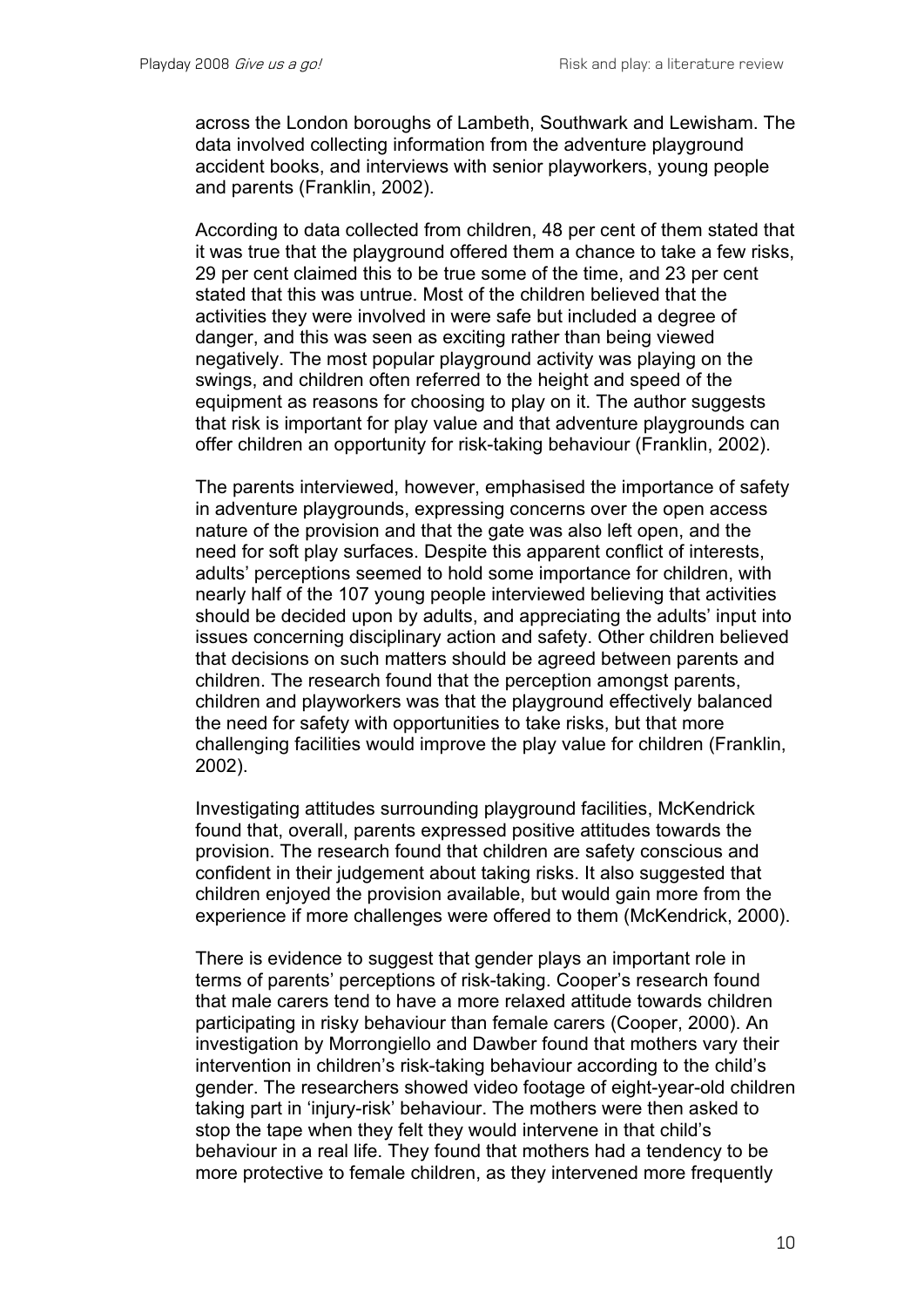and quickly than with male children. Interestingly, the study also notes that mothers whose children have previously been injured or often engage in risk-taking activities tend to be more tolerant of risk-taking behaviour (Morrongiello and Dawber, 1998). Lindon urges adults to consider whether any judgements they make about risks in play are based on gender stereotypes, rather than on rational concerns (Lindon, 1999).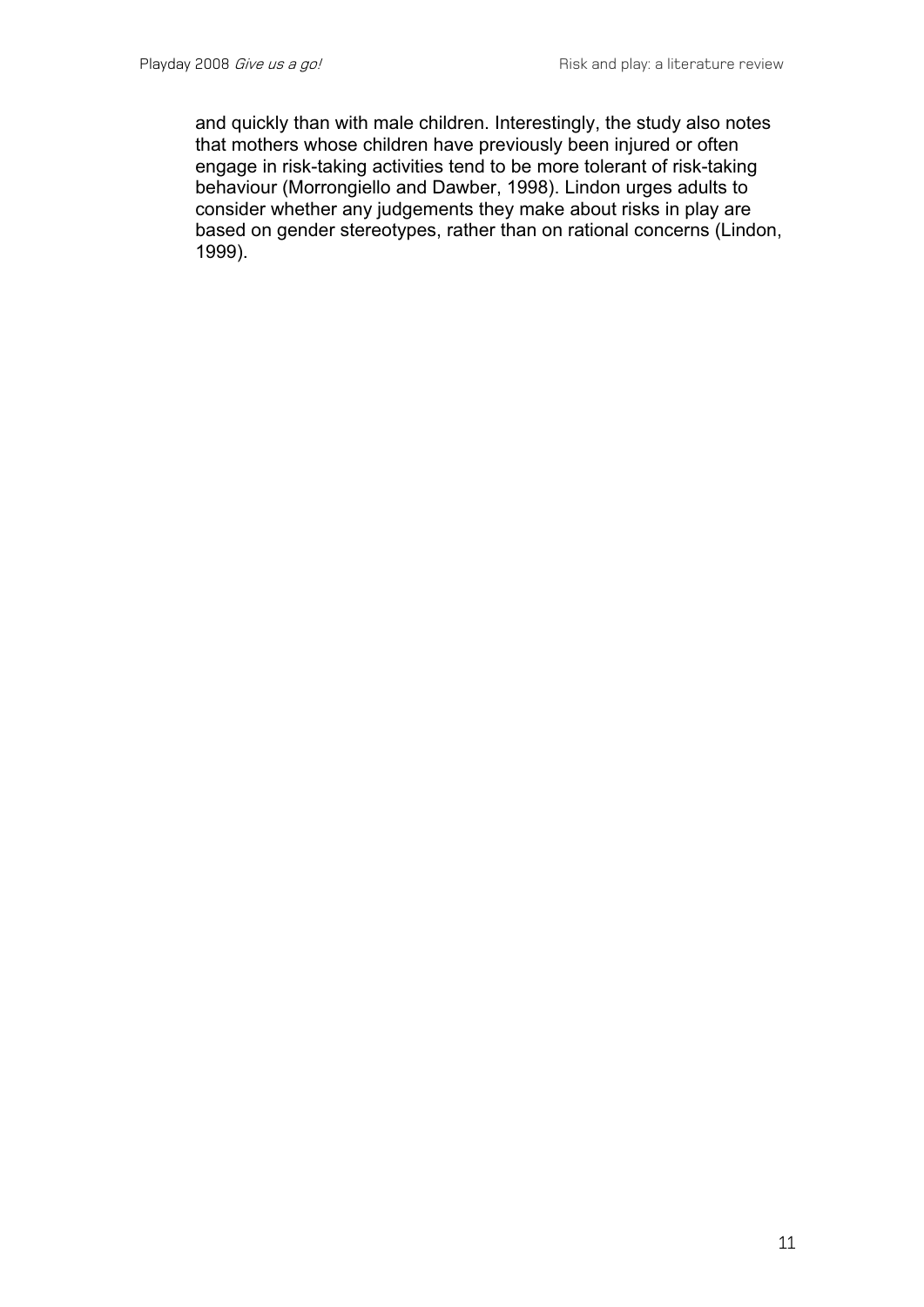## **5. Accidents and injuries**

Concerns about playground safety have tended to focus on equipment and surfaces. Ball has conducted extensive research into playground accidents and injuries. In 2002, he evaluated the level of playground injuries in the years 1988 and 2002, using data provided by the Leisure Accident Surveillance System database (LASS). He collected a representative sample of data from UK hospital Accident and Emergency (A&E) departments and compared this with figures from Home Accident Surveillance System (HASS). He found the overall number of injuries to be very low, estimating around one playground related fatality every three to four years. This figure suggests that playgrounds are comparatively safe when taking into account that there is a total of 500 to 600 child fatalities that occur each year. Furthermore, he calculated that 40 per cent of the injuries reported had nothing to do with the playground equipment. Injuries that were equipment related, he discovered, involved a behavioural aspect, such as getting in the way of the slide. He estimates that only two per cent of accidents that result in children being hospitalised are related to playground equipment (Ball, 2002).

From the LASS data, Ball also concluded that there is no evidence to suggest that softer surfaces in playgrounds are more effective at lowering risks than harder surfaces. He argues that, despite the money channelled into creating 'safer' playgrounds, there is no sign that injuries had declined as a result. He claims that the low probability of an accident occurring makes playgrounds among the safest places to be, and for this reason it is unjustified to claim that there is any strong link between playgrounds and risk (Ball, 2002).

In 2004, Ball examined impact-absorbing surfaces more extensively, as this is an intervention that is commonly believed to be an effective way of reducing the risk of playground injury. Ball drew much of his evidence from his earlier analysis in 2002. He reviewed playground injuries between 1988 and 1999 from information drawn from the Health and Safety Executive (HSE) and LASS, which was compared with international research. From this, 'crude estimates' of the effectiveness of impact-absorbing surfaces in reducing potential injuries were made (Ball, 2004).

This analysis, again, does not support the application of impactabsorbing surfaces as a safety measure. The HSE reasons, as a general rule, that if the risk of an injury is less than one in a million per year, then intervention is not required, since the measures taken will be highly disproportionate to the risk reduction. Ball estimates that the risk of a serious playground injury falls far short of this figure, with the individual risk of a fatal injury being one in 30 million.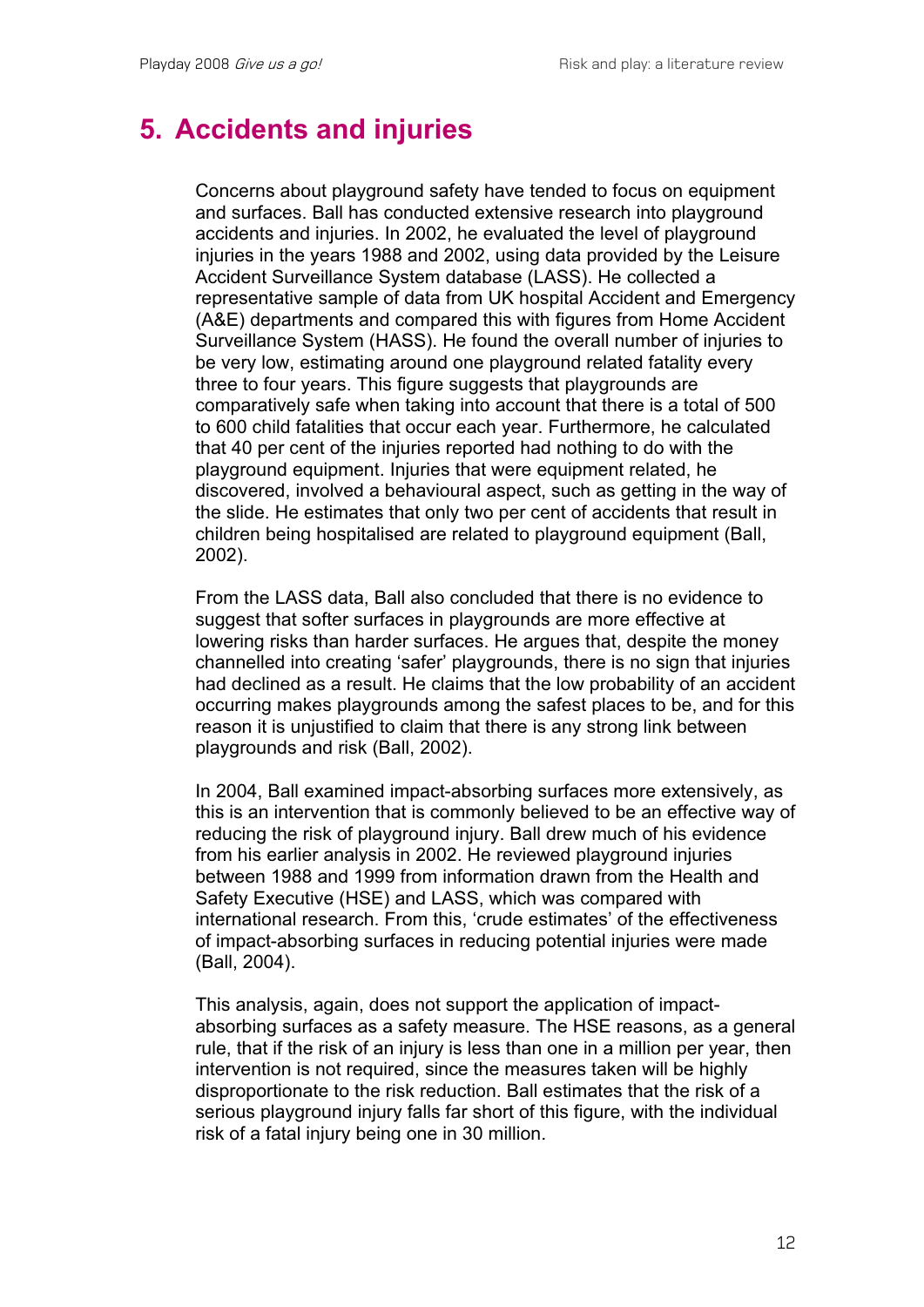Norton et al conducted a review of literature into playground injuries using 37 different reports on playground related injuries and fatalities. They argue that much of the literature has studied overall injuries rather than focussing on injuries that require the most attention, namely, head injuries and fractures. They note that modernisation and safety surfaces were introduced because of serious injuries occurring, and conclude that as serious head injuries rarely occur in modern playground, 'safety surfacing is likely to be effective in head injuries and should be continued' (Norton et al, 2004).

In 2006, Khambalia et al examined the risk factors for unintentional injures to children aged between birth and 6 years-old, due to falls. Their review of literature comprised of searching electronic databases from the years 1966 to 2005 to identify research that evaluated risk factors for unintentional injuries. They note the importance of the age of the child, gender, height of the fall, surface type, mechanism, setting and socioeconomic status in relation to the severity of falls. Four of the studies looked specifically at playground injuries and suggest that the height of the equipment and the nature of the surface were associated with injuries. (Khambalia et al, 2006).

Franklin's research across the London boroughs of Lambeth, Southwark and Lewisham found that 77 per cent of children claimed to have hurt themselves in adventure playgrounds, although the injuries consisted mostly of cuts or bruises. Her findings show that the most common accidents were a result of tripping at ground level, rather than using equipment. Supporting Ball's findings, the study also recorded that over half of the children who injured themselves (58 per cent) stated that the injury was a result of their own actions, and claimed that changes to the physical environment could not have prevented this (Franklin, 2002).

Cooper's investigation into playground surfaces, which involved consulting with carers in a playground environment, found that 52 per cent of declared accidents took place on either concrete or tarmac surfaces. Although the accidents described were not severe, the author notes that these surfaces are now rare, and that accidents might increase if this surface were more widely used. On the other hand, 58 per cent of carers witnessed 'compensatory play', whereby the sense of security created by the soft surfacing entices children to take greater risks and therefore possibly incur more accidents (Cooper, 2000). Moorcock criticises the use of rubberised surfacing, stating: 'Impact absorbing surfaces are put down to prevent injuries that occur. It is likely that the only positive effect they have is to provide an interesting bouncy sensation when walking or running on them.' (Moorcock, 1998: 29)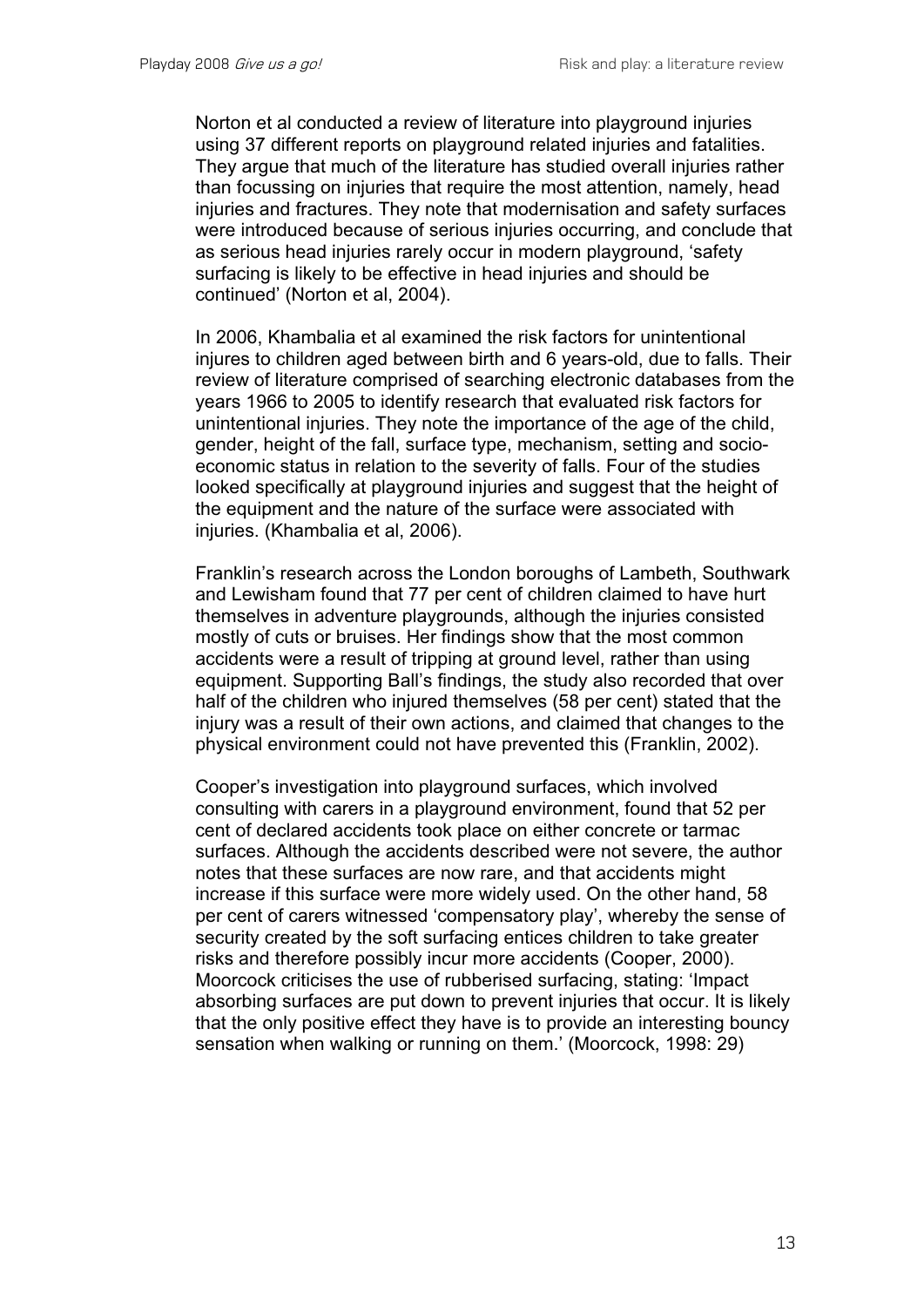### **6. Risk management in play provision**

According to Ball, the latter half of the twentieth century saw a huge shift in beliefs about risks and how they should be dealt with. In the 1950s, people acknowledged risks as a natural part of life, and accidents were seen as random spells of bad luck. These values were replaced by a view that risk of any kind is unacceptable, and accidents were no longer seen as misfortunes, but as predictable and avoidable events. Today's ethos, he claims, seems to follow a 'precautionary principle': the idea of avoiding an action if the outcome has any degree of uncertainty (in Thom et al, 2007). As Landry states, 'risk is a prism through which everything is judged' (CABE Space, 2005).

Risk assessment is a requirement under UK Health and Safety legislation, and is part of standard practice in play provision. Looking specifically at playgrounds, Ball contends that the most common approach is to evaluate play facilities based on advice from the British and European Safety Standard or other published advice standards. The European Standard is not a legal requirement, rather a recommendation for good practice. However, insurance claims often request that these rules are followed in order for play providers to be covered, regardless of their relevance to the setting. Ball argues that this method uses the same principles as risk assessments in a workplace, and that this approach is inappropriate to play settings, where retaining an aspect of excitement is necessary (Ball in Thom et al, 2007).

Ball examines eight perspectives on safety. All, he claims, are present in today's society, each with their own positive elements and drawbacks. The different perspectives, Ball claims, often tend to follow their own rules, despite their common aims. He argues that conflicts can arise between people holding these different perspectives on safety, since they are all based partially on evidence and partially on values or opinions. Ball suggests that having a variety of views and opinions is not negative in itself, but rather that problems tend to arise when one group presents its opinions as scientific facts.

There tends to be a problem in litigation that result from injuries, as an individual case will tend to be compared with whatever standard can be found. These standards or guidelines are often sourced from industries, with vested interests. Safety measures must be critically examined in order to avoid more damaging effects. Ball argues that there is a lack of vision of both the underlying philosophical issues and of the extent to which we apply safety measures (Ball, 2000).

Gill claims that vigorous risk assessments and concerns over safety have arisen, in part, because of concerns of a growing compensation culture in Britain. The emergence of 'no-win-no-fee' claims has meant that suing has become a more accessible option. However, he argues that the idea of a growing compensation culture in the UK is a myth and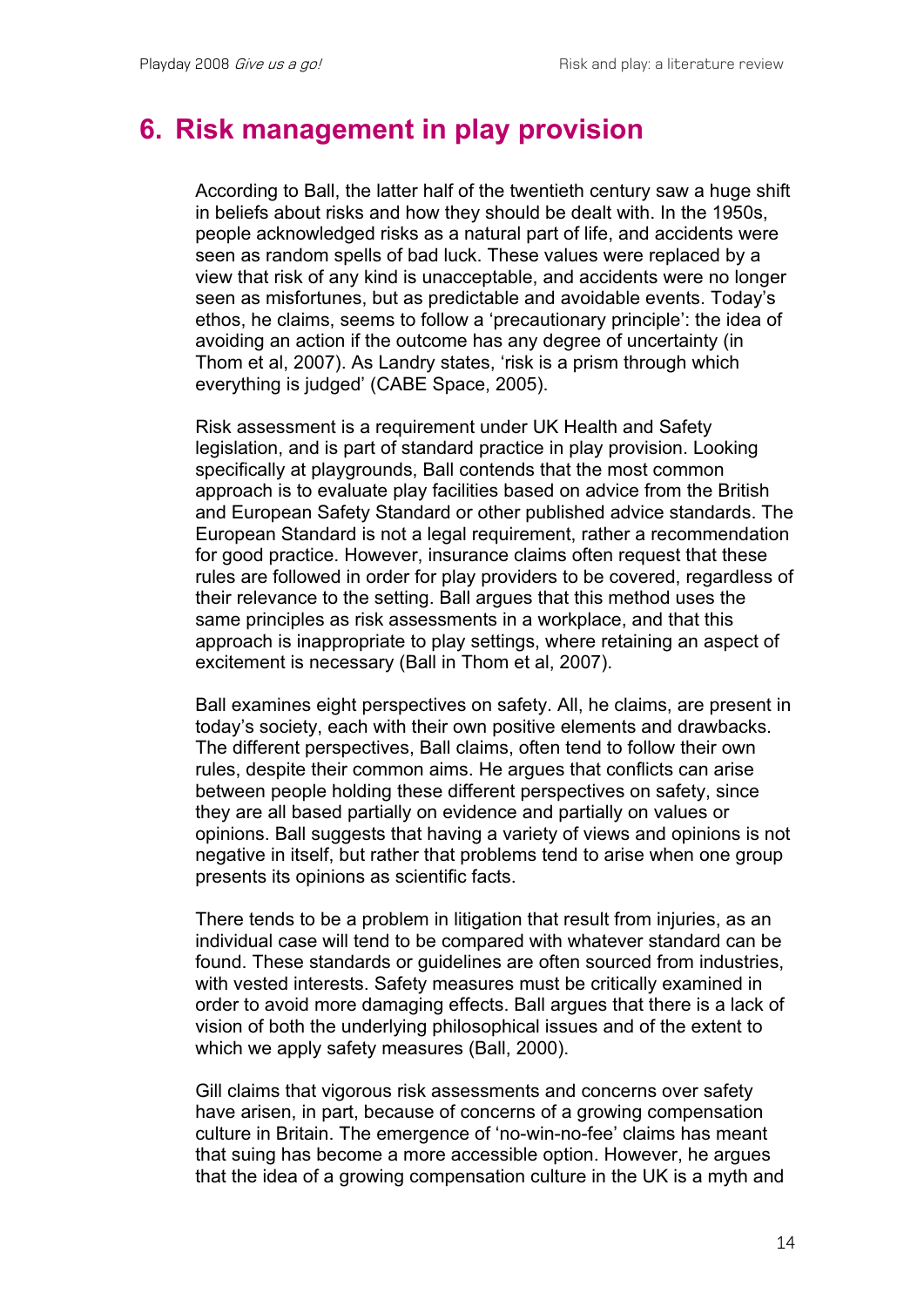that accident claims have remained at roughly the same level in recent years (Better Regulation Task Force cited in Gill, 2007). Gill argues that, despite this, a fear of legal action has caused play providers, schools and communities to avoid more adventurous or risky play opportunities (Gill, 2007).

It is argued that concerns about safety and litigation have led to the 'dumbing down' of playgrounds (Ball in Thom et al, 2007). This is not a new perspective, as Heseltine, the former head of playground safety at the Royal Society for the Prevention of Accidents, said in 1995: 'We have made playgrounds so monumentally boring that any self respecting child will go somewhere else to play, somewhere more interesting and usually more dangerous… The play value in them is so limited that it barely scores on any register of play value.' (Heseltine, 1995: 72 quoted in Thom et al, 2007)

More exciting play facilities, it is claimed, have been removed through fear of litigation, and playgrounds have become standardised, with very few facilities for challenging and creative play (Ball in Thom et al, 2007). Moorcock argues that larger adventure playgrounds aimed at older children and young people have also been closed because of litigation concerns (Moorcock, 1998).

However, in the information from the Child Accident Prevention Trust, Wheway claims that it is a myth that children do not use play facilities because they are 'boring'. He argues that manufacturers are now offering a greater range of play equipment than in the past. Reflecting on various pieces of his research, he suggests that playgrounds are underused due to travel issues, rather than because playground facilities themselves do not provide enough challenge. Wheway contends that motor vehicles are given priority over pedestrians, making it difficult for children to gain access to playgrounds and other public spaces (Wheway, date unknown).

As previously mentioned, Gill uses the term 'risk averse' to describe the current social climate. It indicates an environment in which people are no longer capable of dealing with everyday risks, and extreme and often unnecessary forms of intervention mean that children are losing any sense of freedom. Wheway is more sceptical. In his paper, *Not a Risk Averse Society*, published on the Fair Play for Children website, he argues that this term implies a degree of blame of the general public. Instead, he argues, the real danger is that those responsible for the health and safety of the public are imposing this culture upon them (Wheway, 2008).

Wheway suggests that simple alterations in procedures and practices related to health and safety could loosen the grip of a risk averse culture. For example, he says that legislation, standards and good practice each have a different status: some are compulsory, while others simply offer advice. He suggests that these are often misinterpreted because officials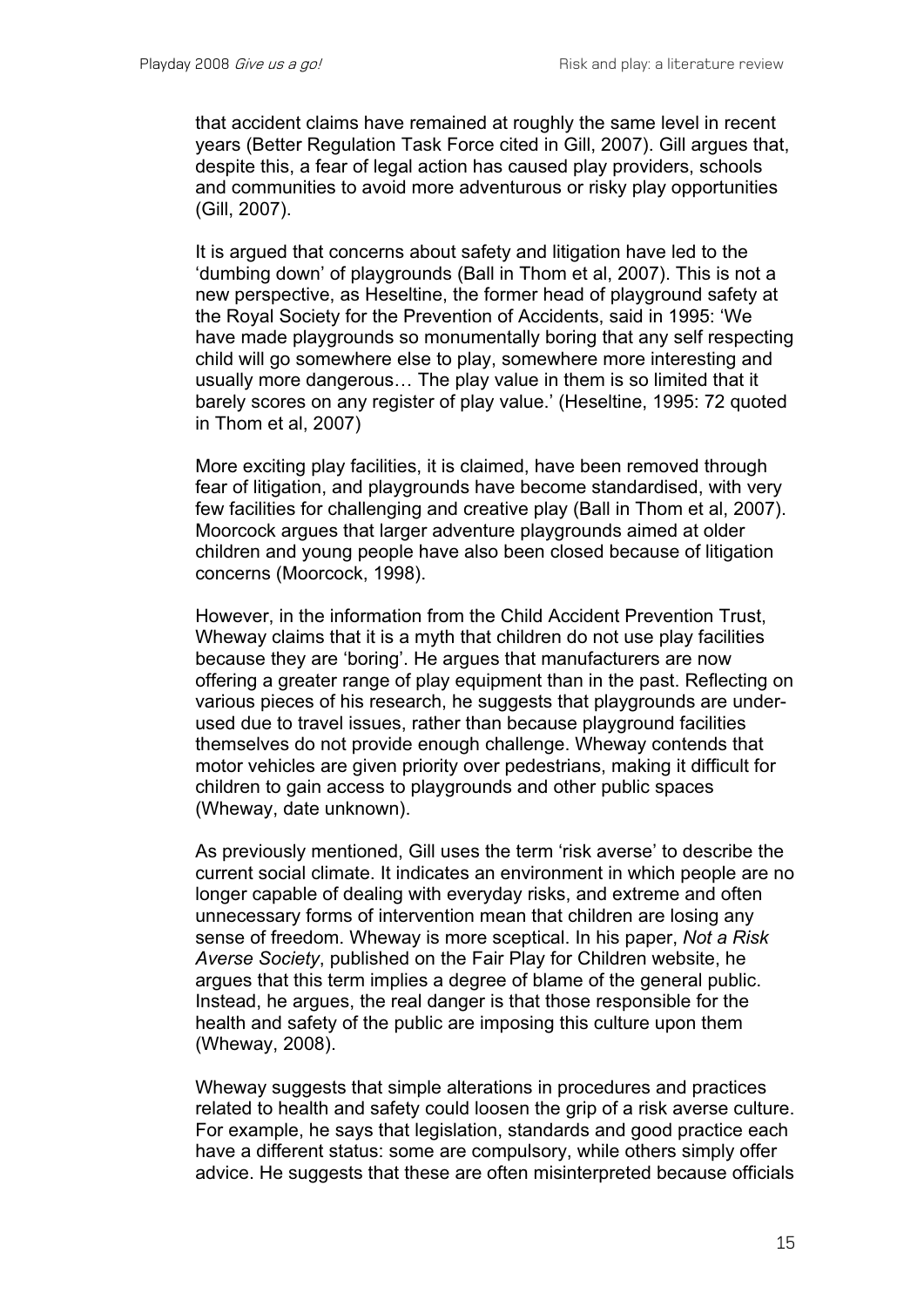have failed to provide clear guidance about the status and limitations of the advice. Wheway also notes the failure of health and safety guidance to indicate the importance of its various recommendations. Because of this, children's playgrounds are being closed unnecessarily over minor health and safety failures that could easily be resolved. This could be avoided by simply stating the relative importance of different recommendations (Wheway, 2008).

John and Wheway are also critical of the impact that health and safety regulations can have on disabled children. According to the authors, disabled children are often excluded from attending play facilities or using particular play equipment because of 'over-cautious fears about their safety'. They insist that this is not the result of balanced judgements but of discrimination based on unreasonable fears and lack of consideration. The writers call for a new approach which takes a 'can do' attitude to play. They maintain that although health and safety must be carefully considered, this must be accompanied with rational logic about disabled children rather than discriminatory practices. John and Wheway believe that minor injuries and getting dirty are important in positive childhood experiences, that attempts to prevent this will restrict children's play, and that this is true for disabled and non-disabled children. They note that a positive play environment will have opportunities for disabled children to take risks and engage in challenging play alongside non-disabled children (John and Wheway, 2004).

Despite the overall recognition that risk is beneficial to play, most of the playworkers in Franklin's research agreed that safety was still prioritised, and that safety measures must be considered before any risky behaviour is carried out. One playworker stated that the overriding interest of safety had affected the children's enjoyment and made the provision more 'boring'.

Of the children interviewed by Franklin, only 9 per cent believed that the structures in the playground were interesting enough, with 67 per cent stating that they should be more interesting. Faster and higher structures that appear to offer some excitement or challenge tended to be favoured (Franklin, 2002). This may be evidence that safety concerns in playgrounds have impinged on play value.

Cooper's investigation found that children were in favour of soft surfaces, and most commonly identified sand as their favourite material, whereas carers stated rubber to be the most desirable, due to the association it has with safety. Carers also believed that supervision was an important factor contributing to the safety of a playground (Cooper, 2000).

Moorcock argues that financial barriers have resulted in a prevalence of equipment aimed primarily at the under five-age group, which provides little challenge or entertainment for older children. She argues that the closure of adventure playgrounds because of a lack of money to employ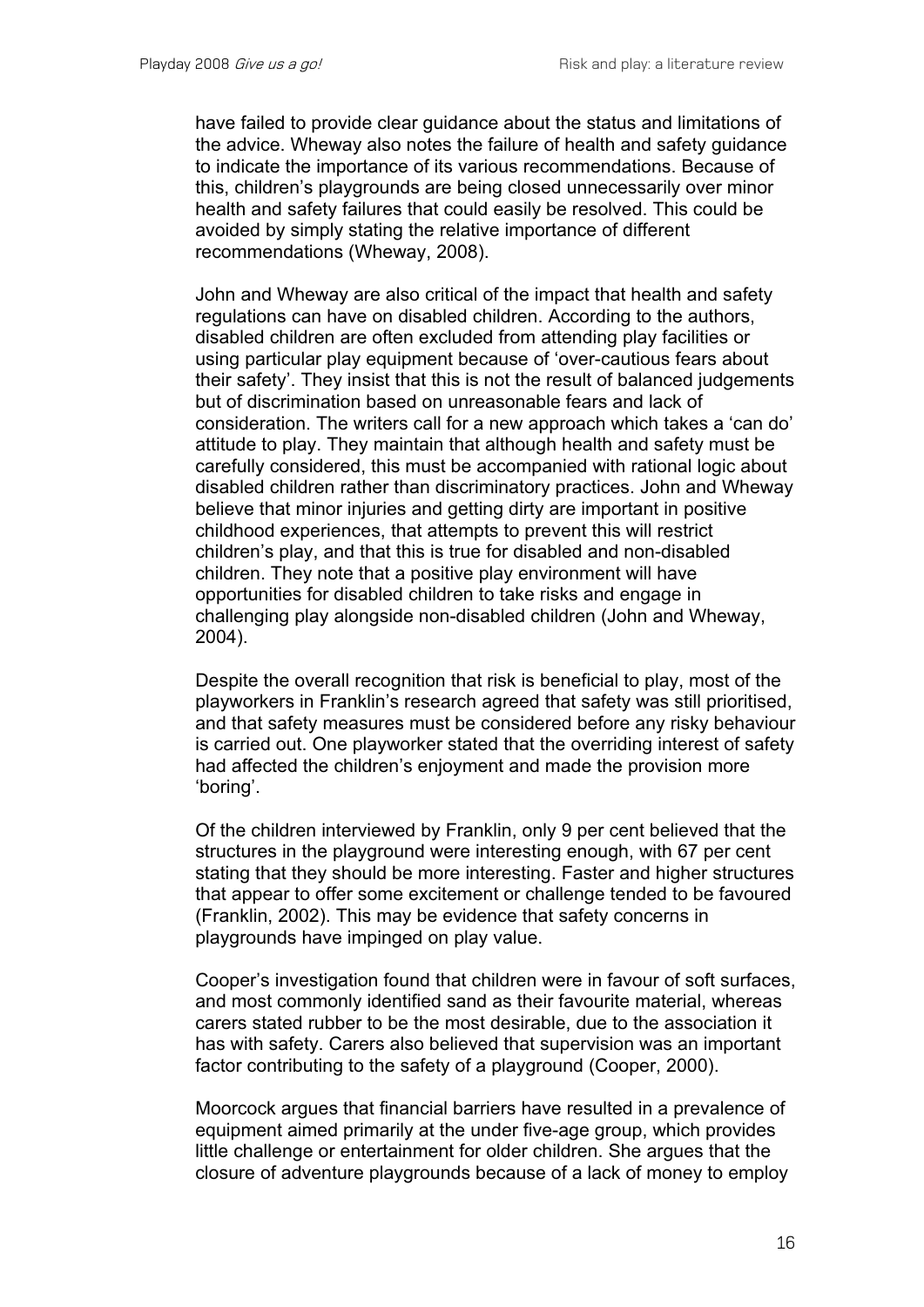playworkers has meant that there are even fewer opportunities for older children to participate in challenging play (Moorcock, 1998). More recently, Stephenson claims that playgrounds do not provide children with a wide enough range of physical challenge (Stephenson, 2003). Sutcliffe estimates that 40 per cent of the money put into playgrounds is spent on surfacing (cited in Cooper, 2000), and Moorcock suggests that, in order to improve play quality, money may be better spent on skilled workers rather than soft surfacing (Moorcock, 1998).

Some commentators also note that concerns over safety have led to changes in the natural surroundings of play facilities. In her design guide, Hendricks argues that the natural surroundings have been altered, with the intention of protecting children from prospective harm. Poisonous plants near play areas have been removed. Hendricks argues that this is unjustified and has resulted in damage to the natural landscape and to children's play experience. Natural elements such as fire and water are almost completely absent from play settings. This is despite the evidence that suggests that natural elements are rated highly in terms of play value. Hendricks argues that these approaches are based on the assumption that exposing children to the natural world is too dangerous for them to cope with (Hendricks, 2001).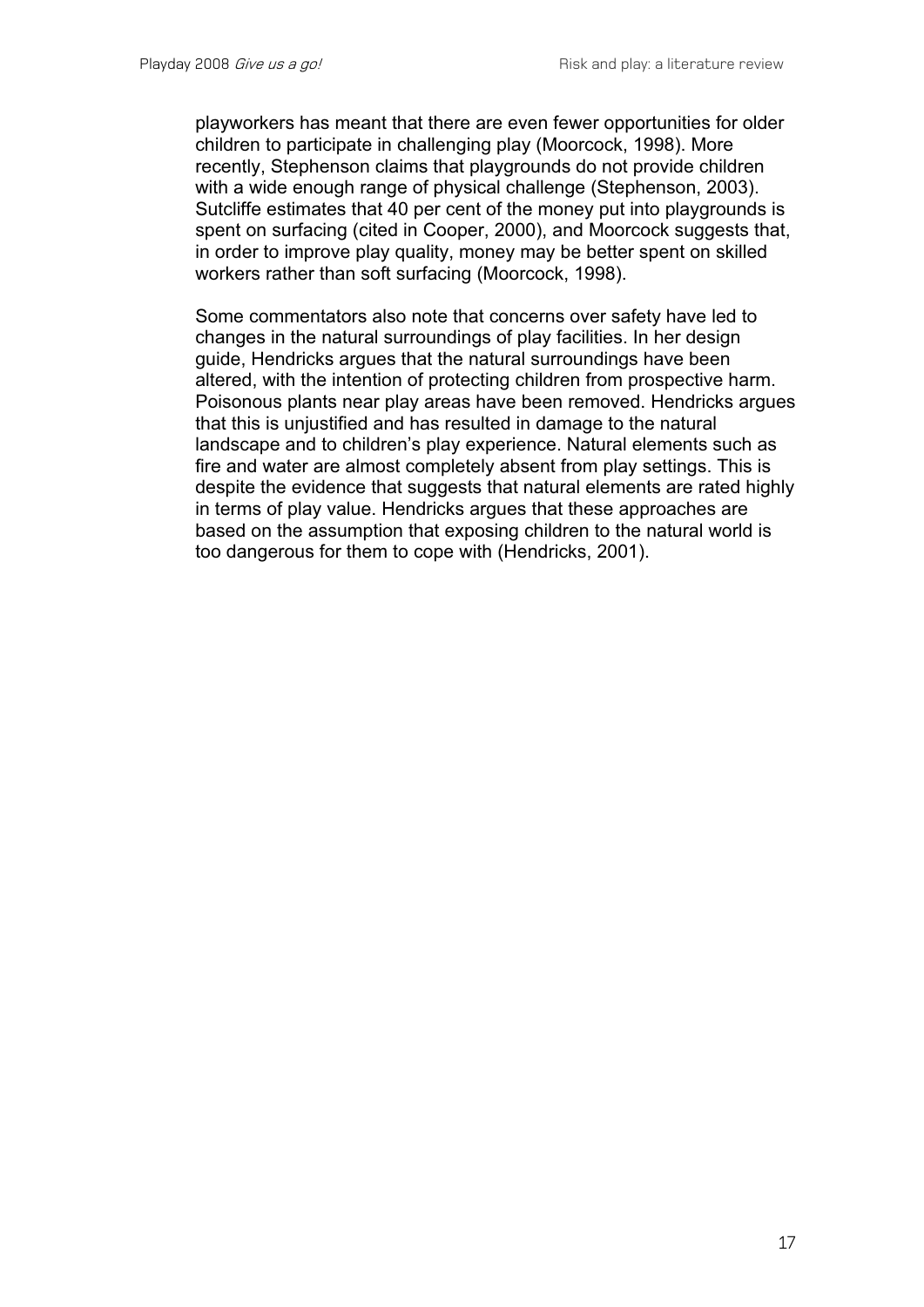#### **7. How risk should be managed**

A number of commentators have advised on how risk should be managed, both in terms of play provision and in terms of parental interaction with children.

In terms of playgrounds, Cooper believes that there may, in fact, be no such thing as 'safe' surfacing, and rather than attempting to find a single optimal surface for all playgrounds, the solution is for different playgrounds to have different surfaces. Each type of playground surface may have merits over other types, whether it is cost efficiency, play value or perceived safety, individual preference or appropriateness to a particular location. Cooper argues that providing a range of surfaces means that the majority of needs are met, and offers choice and variety, which are vital for play value (Cooper, 2000).

Ball argues that it is the responsibility of playground providers to ensure that risks and safety are equally weighted. Regardless of how safe playgrounds can be, accidents will happen, and this should be dealt with rationally. Accidents, he states, do not constitute failure if principles have been carefully thought out, unexpected hazards have been controlled and the views of the public have been taken into consideration.

Gill argues that woodlands offer children the combination of nature, adventure, challenge and a small degree of danger that they need for a positive play experience. He claims that natural settings are ideal locations for children to learn about managing risks, and the unpredictable nature of woodlands adds to the attraction. He documents a year-long project, *Growing Adventure*, intended to develop the Forestry Commission's role in children and young people's play and leisure. The Forestry Commission acknowledges that removing all risks is neither desirable nor possible, and it aims to incorporate exciting risks in the activities and provision while avoiding unacceptable levels of danger (Gill, 2006).

In line with these values, the *Growing Adventure* project has drafted a risk management guide on den building, rope swings and fires. These guidelines, specifically written for Forestry Commission land and not intended for use in dedicated play areas, show how more exciting features can be incorporated into outdoor play in forests, by outlining possible risks and steps that can be taken to control them without removing the fun. For example, a Forestry Commission employee may find that a rope swing is in an unsafe location; if so, the guide would suggest alternatives to removing the swing completely, such as moving it to another area. The guide suggests that removing equipment is always a last resort, rather than the only possibility (Harrop, 2006).

Hendricks argues that exposure to natural risks is important if children are going to learn about the world. Protection against poisonous plants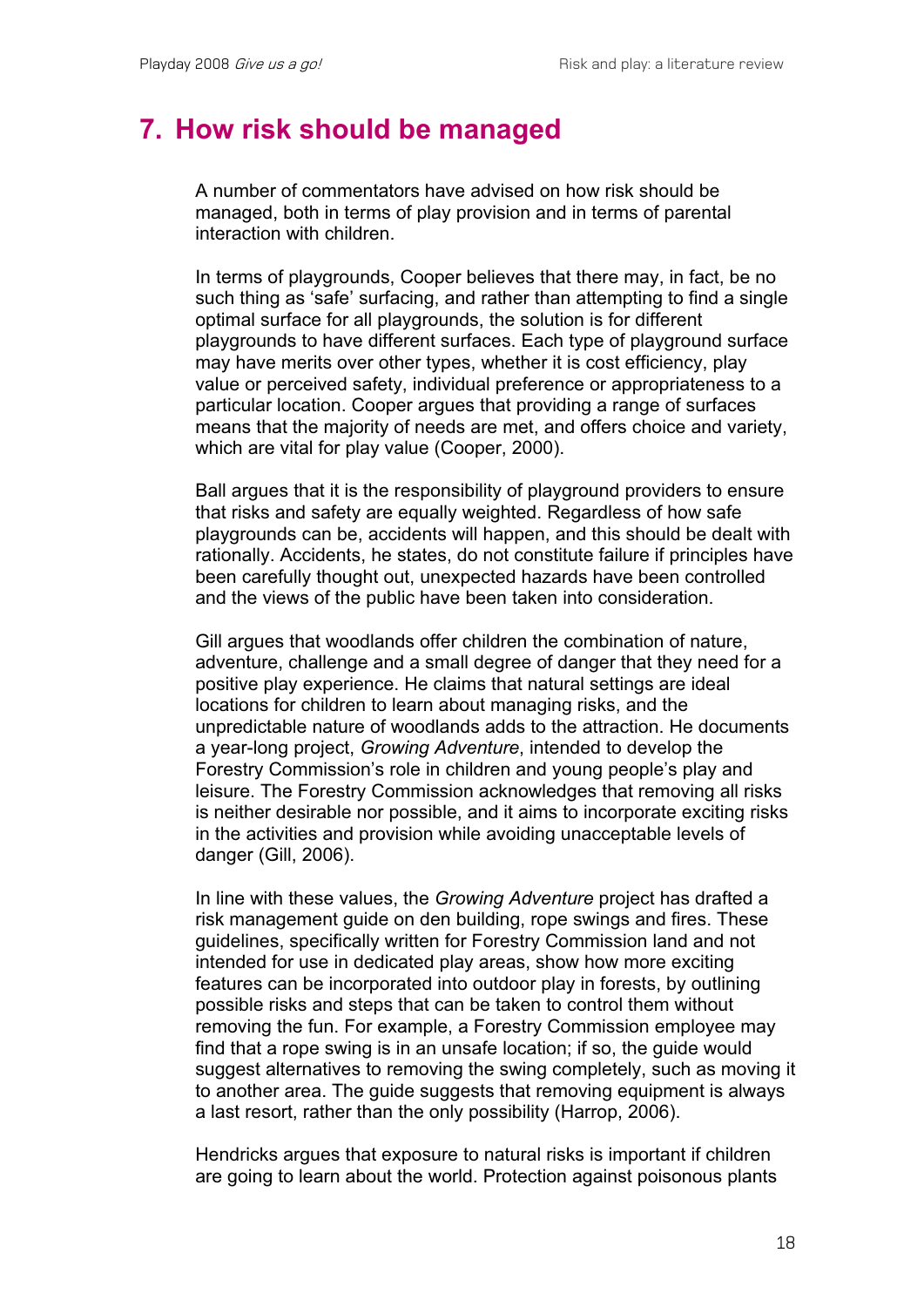should not be dealt with by eliminating them from all areas where children play, but by giving children the knowledge to deal with them. Similarly, elements such as water or fire should feature in supervised play provision so children can learn about the joys and dangers of the natural world. A sole emphasis on playground structures has resulted in them all looking similar. Designers should work with the ground itself and with vertical elements, rather than simply installing play equipment (Hendricks, 2001).

Ball suggests that, only through an overriding philosophy that acknowledges the play value of risk and avoids one set of interests dominating, can playgrounds represent the needs of the children and incorporate risk (Ball in Thom et al, 2007). He calls for a more holistic approach towards safety, taking into account the potential benefits of risk in play in terms of play value (Ball, 2004). This is not just relevant to outdoor play settings. In their book about managing risk indoors, Balmforth and Hubbucks argue that facilities for indoor play should be designed to encourage physically demanding, exciting play, and risk assessments must take account of this (Balmforth and Hubbucks, 2005).

Lindon suggests that risk assessment should take a variety of factors into account. It must be sensitive to the environment, the setting's purpose, the individuality of the children in terms of their age, ability and maturity, and how children use the opportunities available to them. After all this has been considered, risks that are believed to be unacceptable should be removed. She argues that such factors can be a rough guideline and that educated judgement still plays an important role in risk assessment (Lindon, 1999).

In terms of how parents should interact with children to support appropriate risk-taking, Lindon notes the tendency for adults to be extra cautious of disabled children's participation in risky play. In line with John and Wheway (2004), she highlights the dangers of this, as children of all abilities have the motivation to learn and the desire for challenges. Lenehan et al offer service providers and families advice about risk and disabled children. Talking about risk more generally, they argue that there is still a great taboo about disabled children's right to be treated with dignity and respect, and to be included in every aspect of the lives of children and young people (Lenehan et al, 2004).

Lindon provides advice to parents about how to react to risk-taking without preventing it. In order to balance safety with risks, Lindon advises parents to reflect upon their own actions, and only to restrain children if the risk posed is unacceptable. Parents, she argues, tend to prevent children from taking risks, even if the action presents very little danger. Instead, they should reflect on whether they have a genuine reason to intervene or whether they are stopping children's play out of habit. By exaggerating the dangers of risk-taking, parents can lose credibility when the child realises that the adults' warnings are false.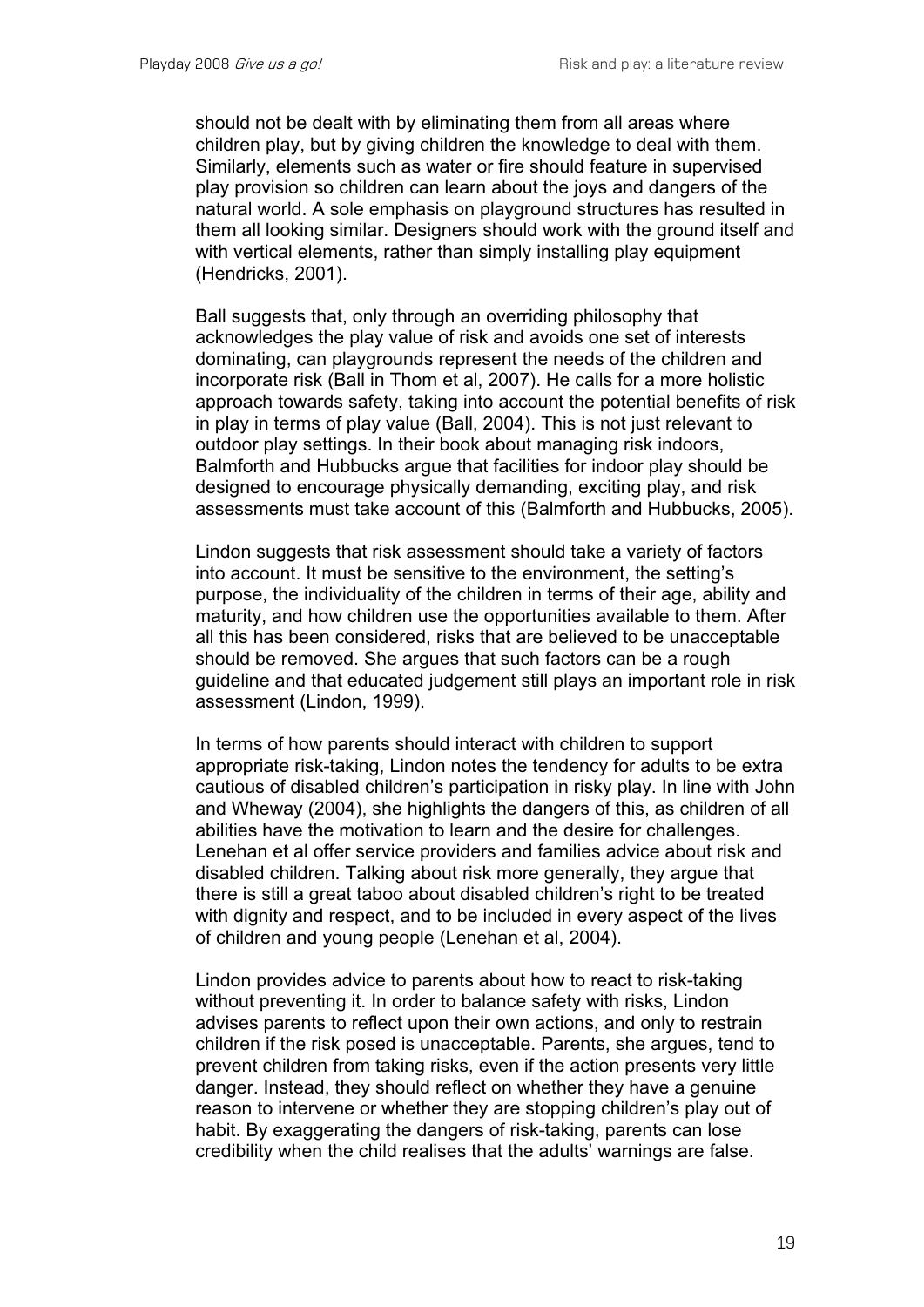Instead, parents should calmly and rationally explain the real risks, and offer safer alternatives where necessary (Lindon, 1999).

Lindon recommends that parents should acknowledge that children's judgement might not be as advanced as theirs, and so this must be dealt with gently, comforting the child rather than blaming them. To help children learn to manage their own risks, parents are advised to support children's decisions to take risks, unless there is a genuine cause for concern. Taking an active role in children's learning can empower them to judge their own abilities. The use of language is important, and parents must be careful not to take control of children's behaviour, but to talk to them about safety rationally, giving them positive encouragement in adventurous behaviour (Lindon, 1999).

Instructions from a guide for play rangers emphasise that, if a child is stopped from taking part in an activity that is too dangerous, the child must understand why they have been stopped, in order to learn about risks and manage their own safety in the future (Wansdyke Play Association, 2007).

Similarly, Smith, writing about the role of adults in assisting children in taking risks, believes parents can educate children within the playground environment. Adults can bring a degree of maturity to playground activity, an input Smith refers to as a 'pedagogical relation to children'. He talks about how adults can use their knowledge of risk-taking to help children negotiate their own risks. In doing so, adults must be critical of their own beliefs. According to Smith, risk-taking should be based on common sense judgements. In order to support children taking up challenges in play, adults must become actively involved in children's play; words of encouragement are not enough (Smith, 1998).

However, Moorcock insists that some level of outdoor play must take place away from adult supervision, and that children should manage risks alone. She argues that the presence of adults is important, but constant supervision will interrupt children's social development and ability to negotiate risks (Moorcock, 1998). Armstrong's findings support the notion that children want more opportunities to play away from adult supervision (Armstrong et al, 2006).

The study by Christensen and Mikkelsen suggests that children have a greater ability to manage risks than adults often anticipate, and to increase adults' confidence in children's ability they should engage with them in a way that is meaningful to the children. Adults must be conscious and wary of children's risk-taking, but also appreciate their ability to handle their own risks through careful assessment (Christensen and Mikkelsen, 2008).

Gill argues that we should take a lead from other countries, such as the Netherlands and Scandinavia, which offer environments that meet children's needs through challenging play opportunities and more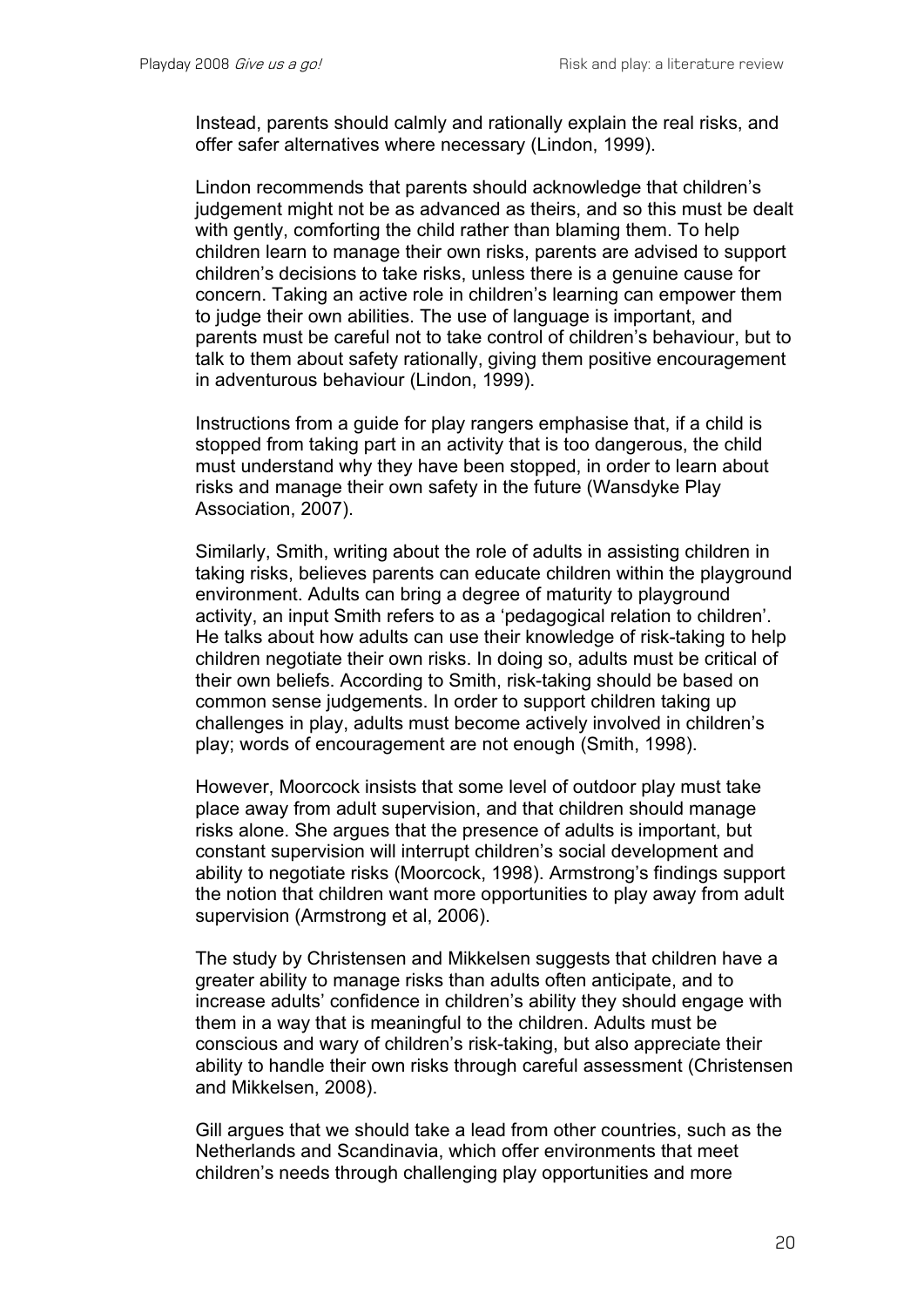relaxed attitudes towards risk. Gill argues that we should be aware of the media's tendency to bend the truth about risks and resist this by thinking rationally about the issue (Gill, 2007).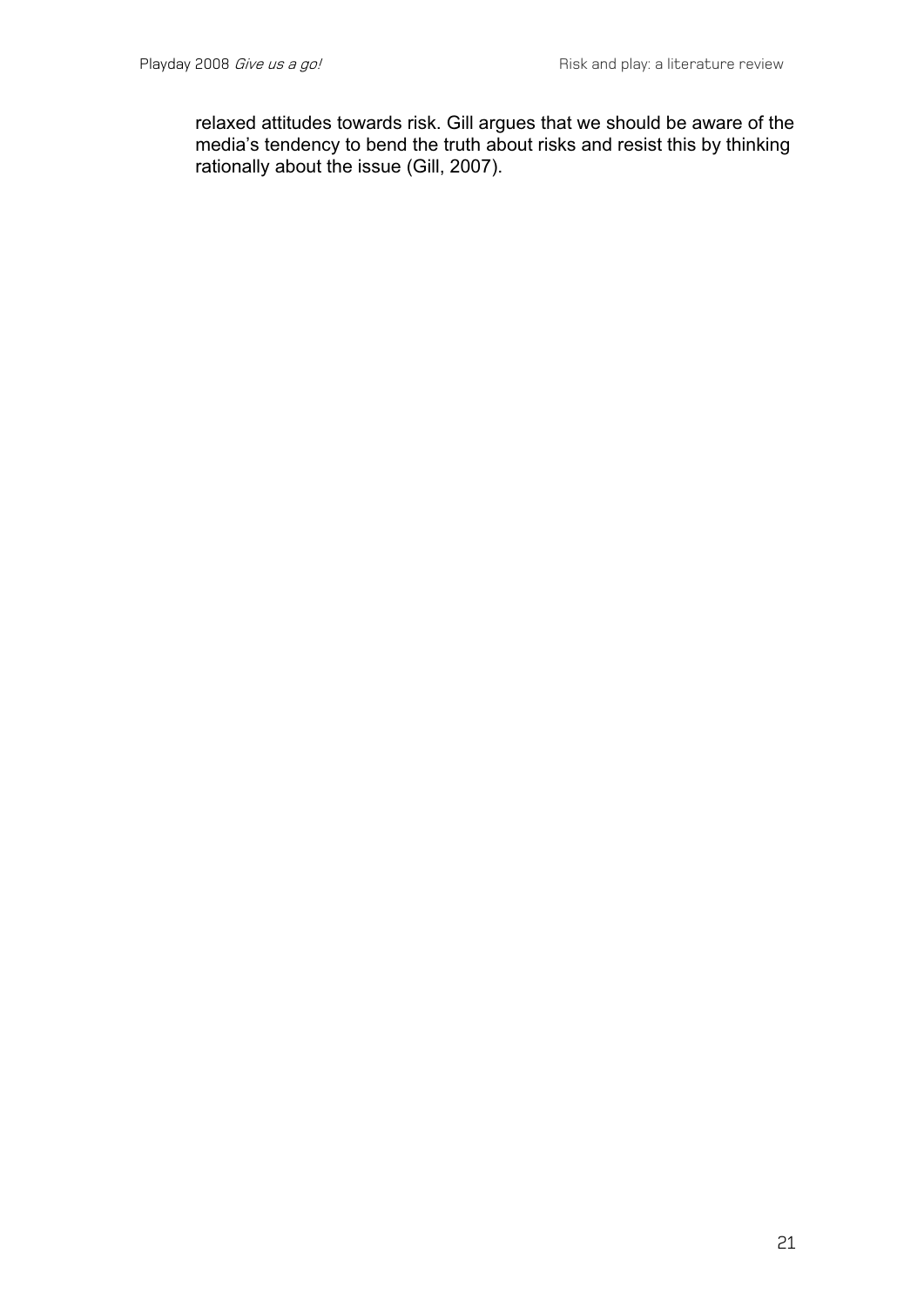#### **8. Recent changes and policies**

In recent years, there has been increasing concern about over-cautious attitudes towards risk, which prevent children from enjoying the challenges that play can present (Gill, 2007). The issue was addressed in 2001 by Play Wales, when they published *The First Claim.* Play Wales argued that all forms of play present a degree of risk to children, whether it is physical or psychological. Incorporating risk into controlled environments is beneficial and desirable, as this is part of a natural developmental process in which children learn the skills to manage their own risks. The writers argue that it is the responsibility of all involved in play to encourage controlled risks and to help change the attitudes of others through understanding the value of risk in play.

Play Wales introduced a framework for self-assessment, which provides guidance at three different levels (basic, intermediate and advanced) to help playworkers provide risk-taking activities for the children they work with. The grading system allows the playworkers to assess their knowledge, understanding and skills, and to monitor their performance through a points system. The self-assessment encourages specific risktaking activities, such as incorporating fire or water into play, or providing a challenging environment that has various heights, slopes or gorges. *The First Claim* contends that supervised play allows children to experiment with adult experience, and although some minor injuries may occur, this is a normal part of learning in childhood (Play Wales, 2001).

In 2002, the Welsh Assembly Government announced the introduction of a play policy which aimed to place children's needs at the centre of government agendas through a broad statement of principles. It states: 'The Welsh Assembly Government is committed to ensuring that all children have access to rich stimulating environments, free from inappropriate risk, and full of challenge, thereby offering them the opportunity to explore through freely chosen play both themselves and the world.' (Welsh Assembly Government, 2002)

The Welsh Assembly Government's *Play Policy Implementation Plan* of February 2006 says that children have become too protected from the environment in which they live. The document states its aim to address the issue of 'insurance premiums', and the effect these have on children's play and risk-taking. The Welsh Assembly Government calls for a reassessment of 'no-win-no-fee' claims and the effect these have on children's activities. The document also advocates controlled risktaking in play.

The Play Safety Forum, a group of national agencies involved in play safety, published a position statement in 2002, *Managing Risk in Play Provision* (Play Safety Forum, 2002). This called for a balance to be struck between safety and the need for children to experience risks. A distinction is made between acceptable risks, from which children would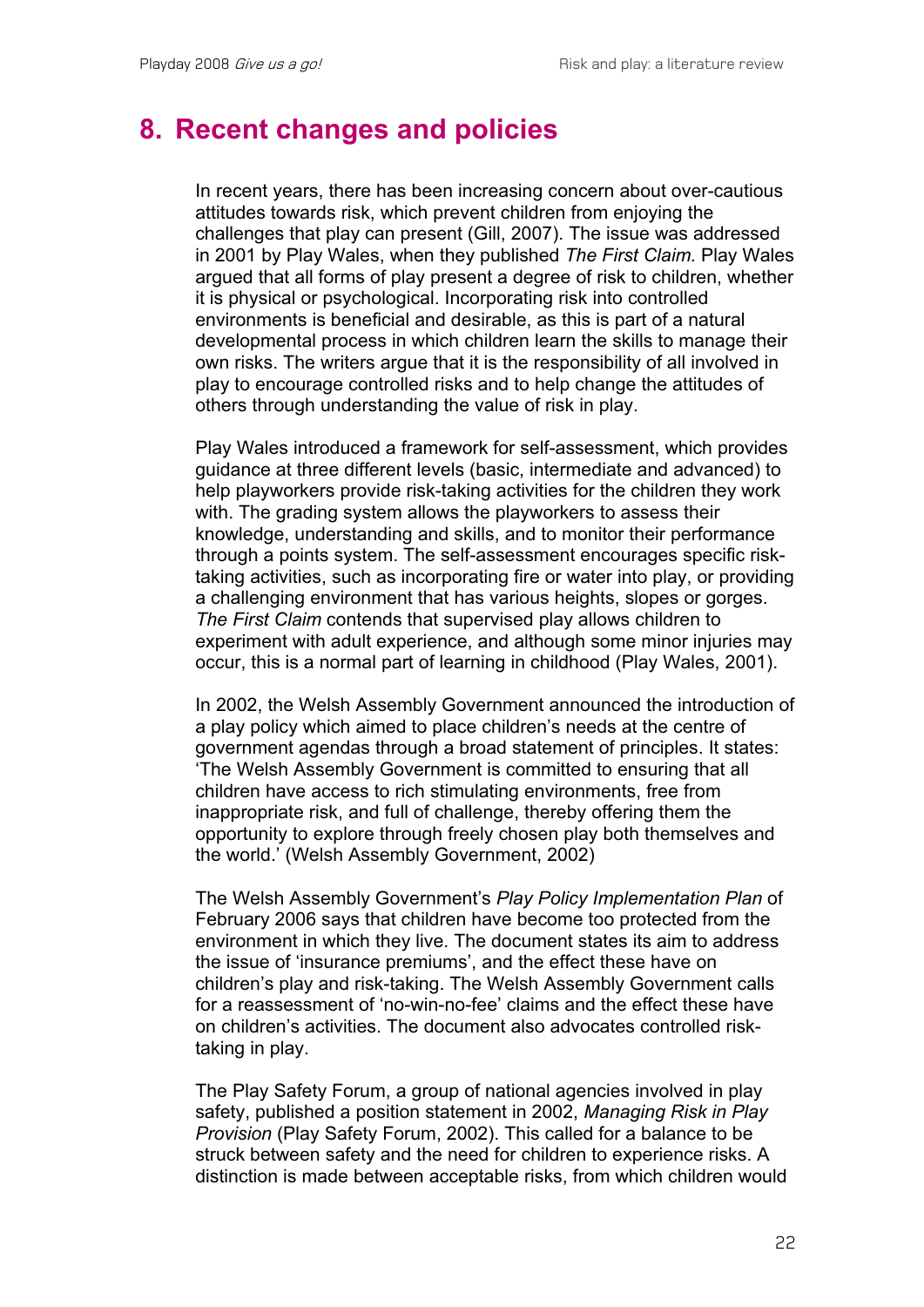benefit, and unacceptable risks, which may pose a genuine threat to their safety without a justifiable cause. Differentiating between them rests on three factors. These are the likelihood of the child coming to harm, the severity of the possible harm and the benefits, rewards and outcomes of the activity. They propose this to be a far more effective means of risk assessment, than the 'zero risk' approach, because it takes play value into account.

The *Managing Risk in Play Provision* statement acknowledges that risk assessment should be flexible, since acceptable levels may vary in relation to the context. Hazards in a play space can be justified, but only if appropriate measures have been carried out to make sure they are managed sufficiently. The Play Safety Forum suggests that all those who take responsibility for children should assess risks and manage the level to which children are being exposed. This way, children will be given the chance to test their boundaries and improve on their current skills without being placed in serious danger. Children, the writers claim, need protection from disabling injuries or death, but need to witness risktaking in order to learn the consequences of their decisions – and this may well involve small injuries. Injuries can be acceptable but only if, firstly, the likelihood of injury is low, secondly, any hazards have been clearly brought to people's attention, thirdly, the activity has benefits which would be lost if the risk were removed and, lastly, the risk cannot be managed in a practical way. The statement also argued that disabled children must also be offered opportunities for risk-taking behaviour, claiming that they need even more opportunities to take risks, since they may not have the same degree of choice as non-disabled children (Play Safety Forum, 2002). An implementation guide to managing risk in play provision, advocating a risk-benefit assessment approach to risk management, is soon to be published by Play England.

In 2007, the government launched *The Children's Plan*, which specifically states the government's commitment to helping parents and carers balance children's safety whilst allowing them to explore new situations. This includes dispelling the myths about risk and promoting positive attitudes towards challenge in play. It states: 'We will promote better understanding of management of risks to children's safety by launching a new communications campaign to provide parents with information about risk and harm faced by children, with a focus on high risk households, and to encourage the general public to play a role in keeping children safe.' (DCSF, 2007: 43). In addition, the *Staying Safe Action Plan* published by the Department of Children, Schools and Families in 2008 stated that 'childhood is a time for learning and exploring', and warned against wrapping children in cotton wool (DCSF, 2008).

A consultation on the play strategy, entitled *Fair Play*, was then published by the Department for Children Schools and Families, setting out the government's proposals in which they have allocated £235 million to the development of local play opportunities. This includes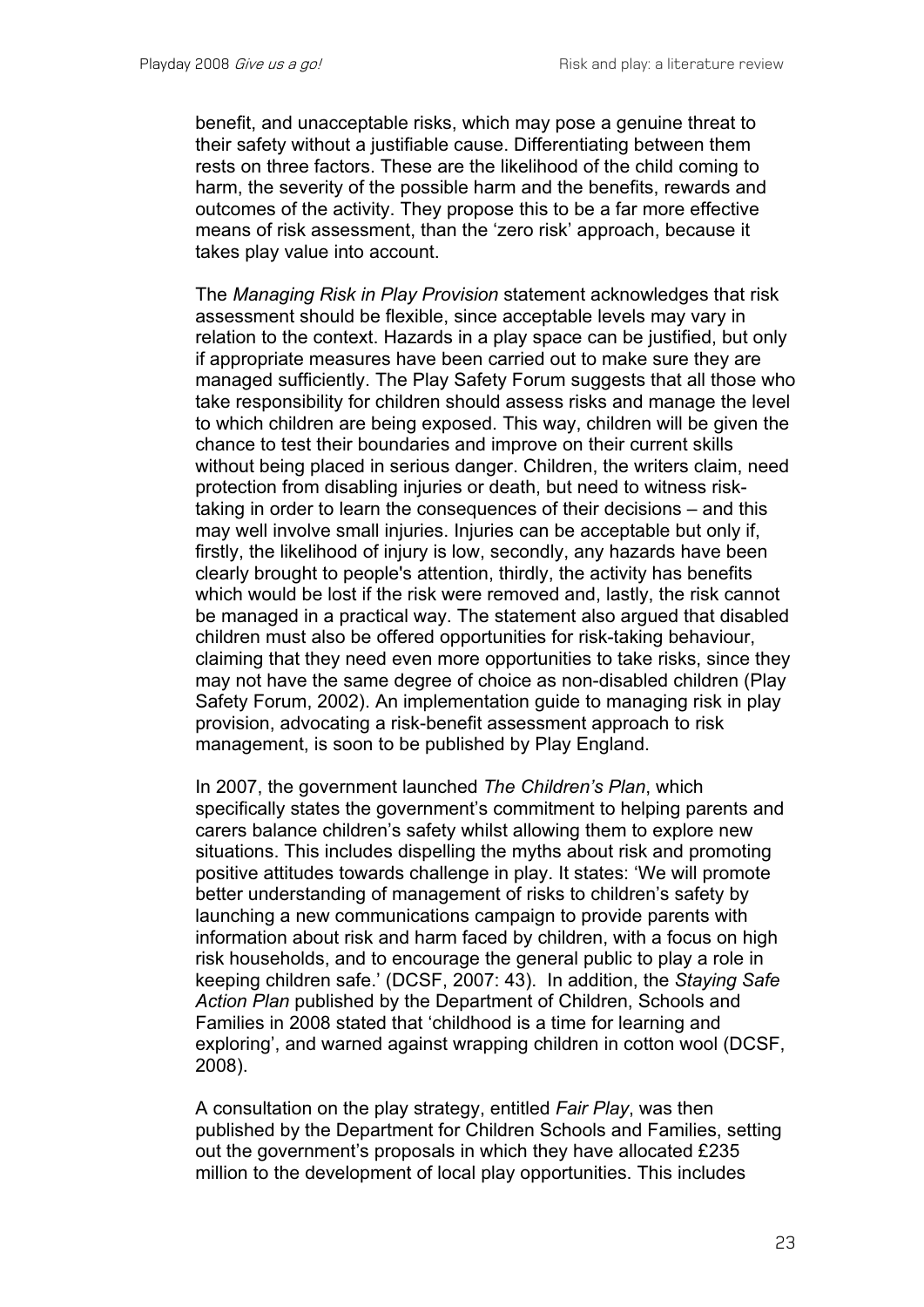money for adventure playgrounds, which are intended to offer more exciting activities for children (DCSF, 2008). The government is also consulting with the Health and Safety Executive and the Play Safety Forum to improve play providers' understanding of the importance of opportunities to take risks whilst maintaining an acceptable level of safety (DCSF, 2008).

The Conservative Party has also published a policy statement that highlights the issue. The statement recognises the benefits of risk in play and tackles fear of the compensation culture that prevents children from playing normal childhood games. The report points to actions that other countries, such as the USA and Australia, have taken to avoid this. It suggests that the UK should follow this example through laws which state that an accident must be defined as 'reckless disregard' on behalf of the play providers, and also by abandoning the idea that providers are obliged to warn individuals of an obvious risk. The report introduces the concept of 'past form', in which adult supervision is adapted according to an individual's behaviour record of 'obedience'. The statement suggests that natural materials should be incorporated into playground designs, giving exciting opportunities for children to learn about risks (The Conservative Party, 2008).

However, there have been concerns that there may be too much emphasis placed on the benefits of play, rather than simply as play for play's sake. Lester and Russell's recent review of literature found that information in policy and practices tends to acknowledge the benefits of play only in terms of its developmental role. The authors highlight Sutton-Smith's 2005 argument that there is a dominant paradigm which views play, of any nature, as a means of development, rather than something that has intrinsic value. As play has been linked to a means of improving cognitive or social skills, this implies that play must have a certain direction or purpose, instead of being a means of expressing freedom in children's behaviour. Rather than justifying play, or risk in play, as an 'instrument' for progression, authors have argued that play should be seen as beneficial for the here and now (cited in Lester and Russell, 2007).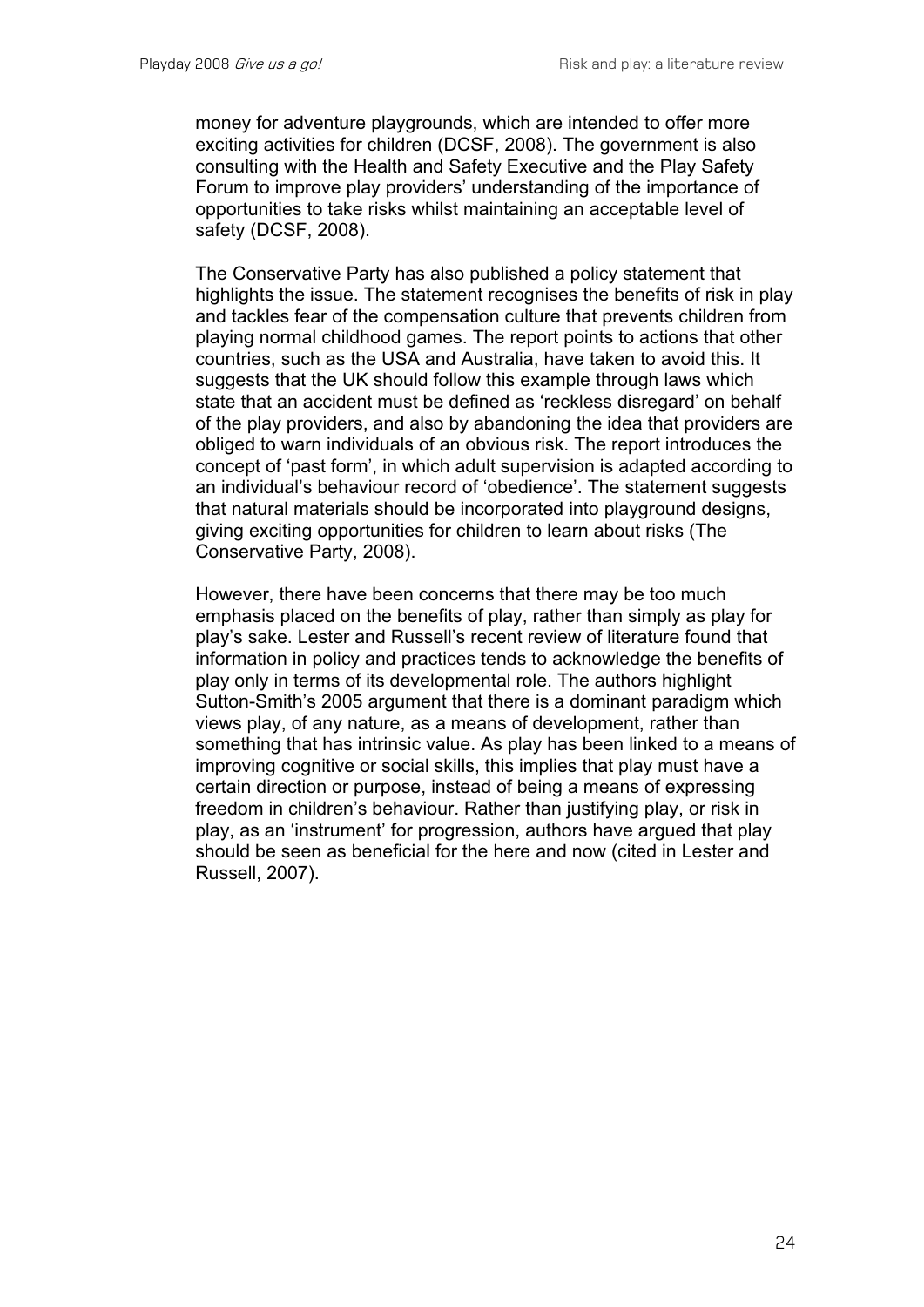# **9. Conclusion**

Risk is an important debate within the play arena, yet it remains a relatively under-researched area. The research that has been conducted seems to conclude that play is both beneficial and desirable to children, and there is some evidence that children have a greater understanding of and ability to manage risk than they are given credit for. It also suggests that opportunities for children to assess and experience risk in play are limited due to various structural constraints and attitudes.

Many authors refer to a 'risk averse society' because of the thoroughness of risk assessment in children's play provision, and the general attitude the adult world takes towards risk in play. There is evidence to suggest that many of the measures that have been taken to create 'safer' play for children are neither necessary nor effective. Writers call for recognition of the possible effects that vigorous safety standards have for children (Stephenson, 2007), and suggest adopting a new approach to risk assessment. Gill concludes that achieving a society which embraces the presence of risk in children's lives may require an extreme restructuring of the way we live. He argues that this will involve making the whole community operate on a more human scale, although smaller changes can also make a difference. Gill promotes a 'philosophy of resilience': a community where people acknowledge that there are risks, and deal with them (Gill, 2007).

Josie Gleave Play England July 2008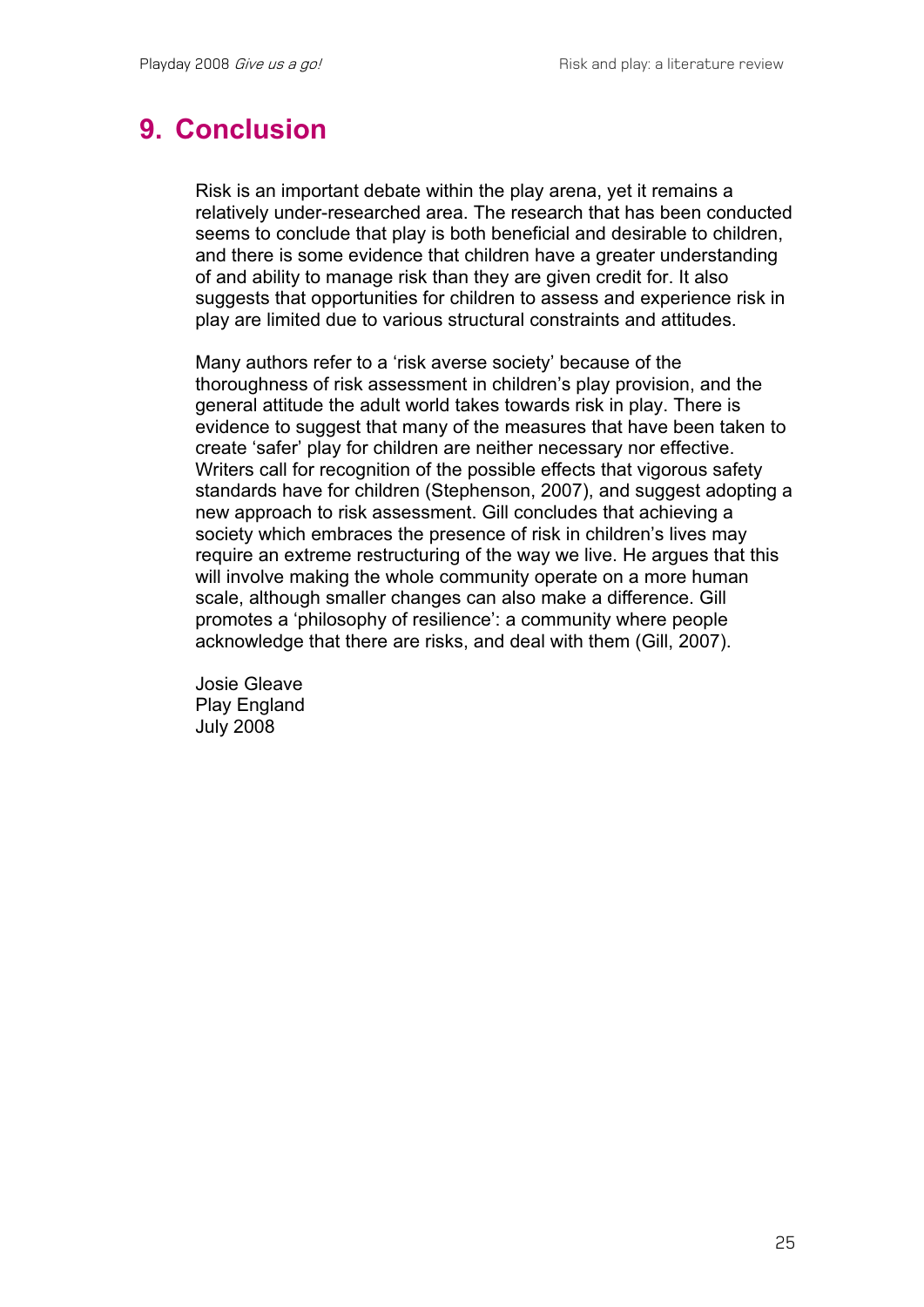# **References**

Armstrong, S.C., Barker, J, Davey, R., Diosi, M., Horton, J., Kraftl, P., Lumsden, E., Marandet, E., Mathews, H., Murray, J., Pyer, M. and Smith, F. (2006) *Evaluation of Play Provision and Play Needs in the London Borough of Redbridge.* London: Redbridge Children's Fund.

Ball, D. (2000) *Ships in the Night and the Quest for Safety.* Injury Control and Safe Promotion. Vol 7, No 2, June 2000, pp83-96 (14).

Ball, D. (2002) *Playgrounds: Risks, benefits and choices.* Middlesex University: HSE Books.

Ball, D. (2004) *Policy Issues and Risk-benefit Trade-offs of 'Safer Surfacing' for Children's Playgrounds.* Accident Analysis and Prevention Vol 35, No 4, pp417- 242.

Ball, D. (2007) *Trends in Fall Injuries Associated with Children's Outdoor Climbing Frames.* International Journal of Injury Control and Safety Promotion, Vol 14, No 1, pp49-53.

Balmforth, N. and Hubbucks, L. (2005) *Managing Risk in Indoor Play Areas.*  Reading: Institute of Leisure and Amenity Management.

CABE Space (2005) *What Are We Scared Of? The value of designing public space.* London: CABE Space.

CAPT (2002) *Taking chances: the lifestyles and leisure risk of young people.*  London: Child Accident Prevention Trust. Available online at: http://www.capt.org.uk/pdfs/capt\_risk\_doc.pdf (date accessed: June 2008)

Christensen and Mikkelsen (2008) Jumping off and being careful: children's strategies of risk management in everyday life. *Sociology of Health & Illness***,** vol.30, no.1. pp112-130.

The Conservative Party (2008) *More Ball Games: The childhood review.*  London: The Conservative Party.

Cooper, J. (2000) *Listening to Children at Play.* London: Theories Landscape.

DCSF (2007) *The Children's Plan: Building brighter futures.* London: Department for Children, Schools and Families.

DCSF (2008) *Staying Safe Action Plan*. London: Department for Children, Schools and Families.

DCSF (2008) *Fair Play: A consultation on the play strategy.* London: Department for Children, Schools and Families.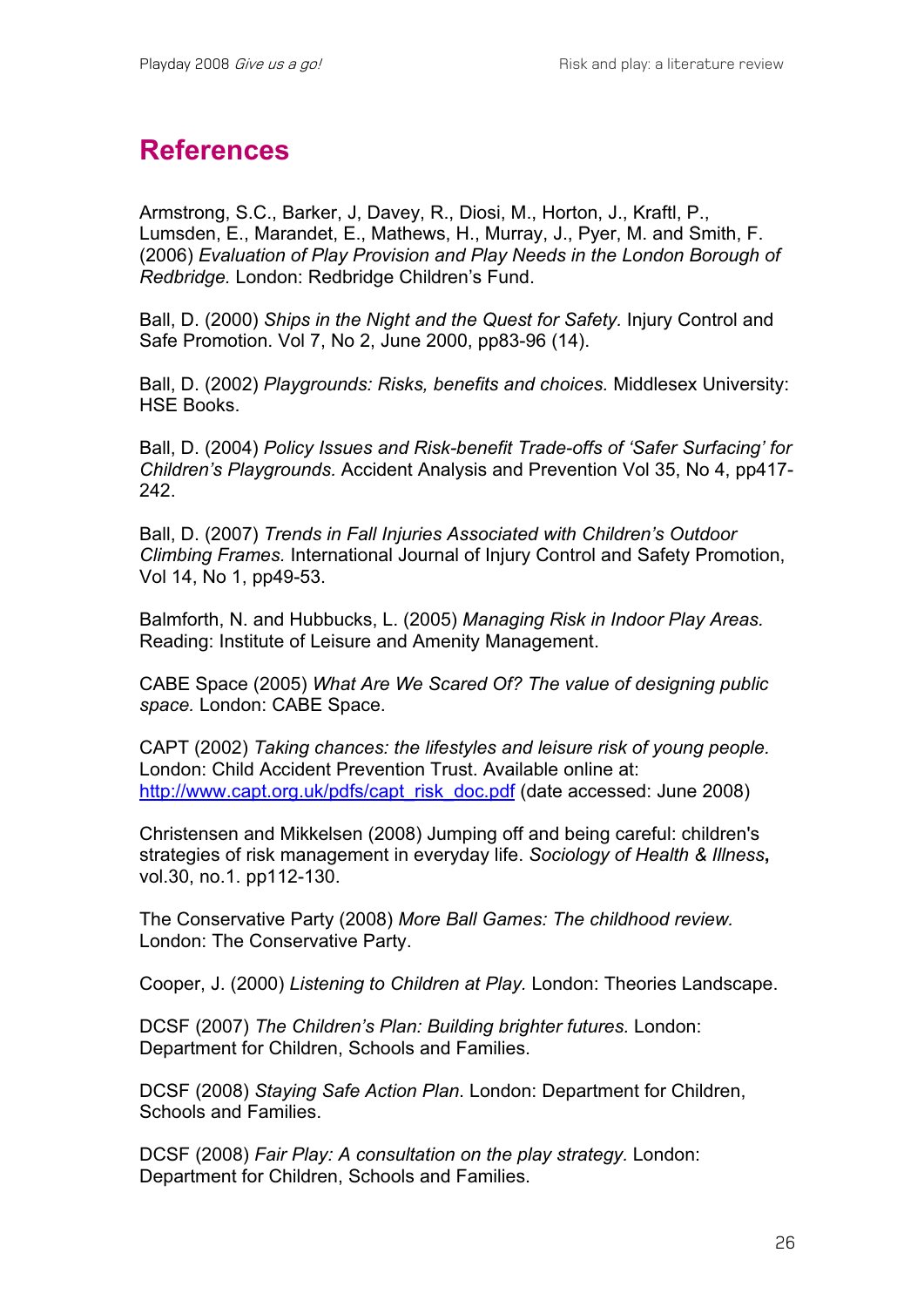Dweck (2000) *Self-theories: their role in motivation, personality, and development.* Philadelphia (USA): Psychology Press.

Franklin, A. (2002) *Accidents, Risk and Play in Adventure Playgrounds in Lambeth, Southwark and Lewisham.* London: National Children's Bureau.

Future Foundations (2006) *The Changing Face of Parenting: Professional Parenting, Information and Healthcare*. London: Future Foundations.

Gill, T. (2006) *Growing Adventure: Final report to the Forestry Commission.*  London: Forestry Commission.

Gill, T. (2007) *No Fear: Growing up in a risk averse society.* London: Calouste Gulbenkian Foundation.

Gladwin, M. (2005) *Participants' Perception of Risk in Play in Middle Childhood.*  Leeds: Leeds Metropolitan University.

Harrop, P. (2006) *Rope Swings, Dens, Treehouse and Fires: A risk-based approach for managers facilitating self built play structures and activities in woodland settings.* London: Forestry Commission.

Hendricks, B.E. (2001) *Designing for Play.* Aldershot: Ashgate.

Hesletine, P. (1995) 'Safety versus play value', in M.L. Christiansen (ed) *Playground Safety*. Pennsylvania: Penn State University.

Holland, P (2003) *We Don't Play With Guns Here: War, weapon and superhero play in the early years*. Maidenhead: Open University.

Hughes, B. (2001) *Evolutionary Playwork and Reflective Analytic Practice.*  London: Routledge.

John, A. and Wheway, R. (2004) *Can Play, Will Play*. London: National Playing Fields Association.

Khambalia, A. Joshi, P. Brussoni, M. Raina, P. Morrongiello, B. amd Macarthur, C. (2006) Risk Factors for Unintentional Injuries due to Falls in Children Aged 0-6 Years: A systematic review, *Injury Prevention,* vol 12, pp378-381.

Lenehan, C. Morrison, J. and Stanley, J. (2004) *The Dignity of Risk*. London: National Children's Bureau.

Lester, S. and Russell, R. (2008) *Play for a Change.* London: Play England (pending publication)

Lindon, J. (1999) *Too Safe For Their Own Good.* London: National Early Years Network.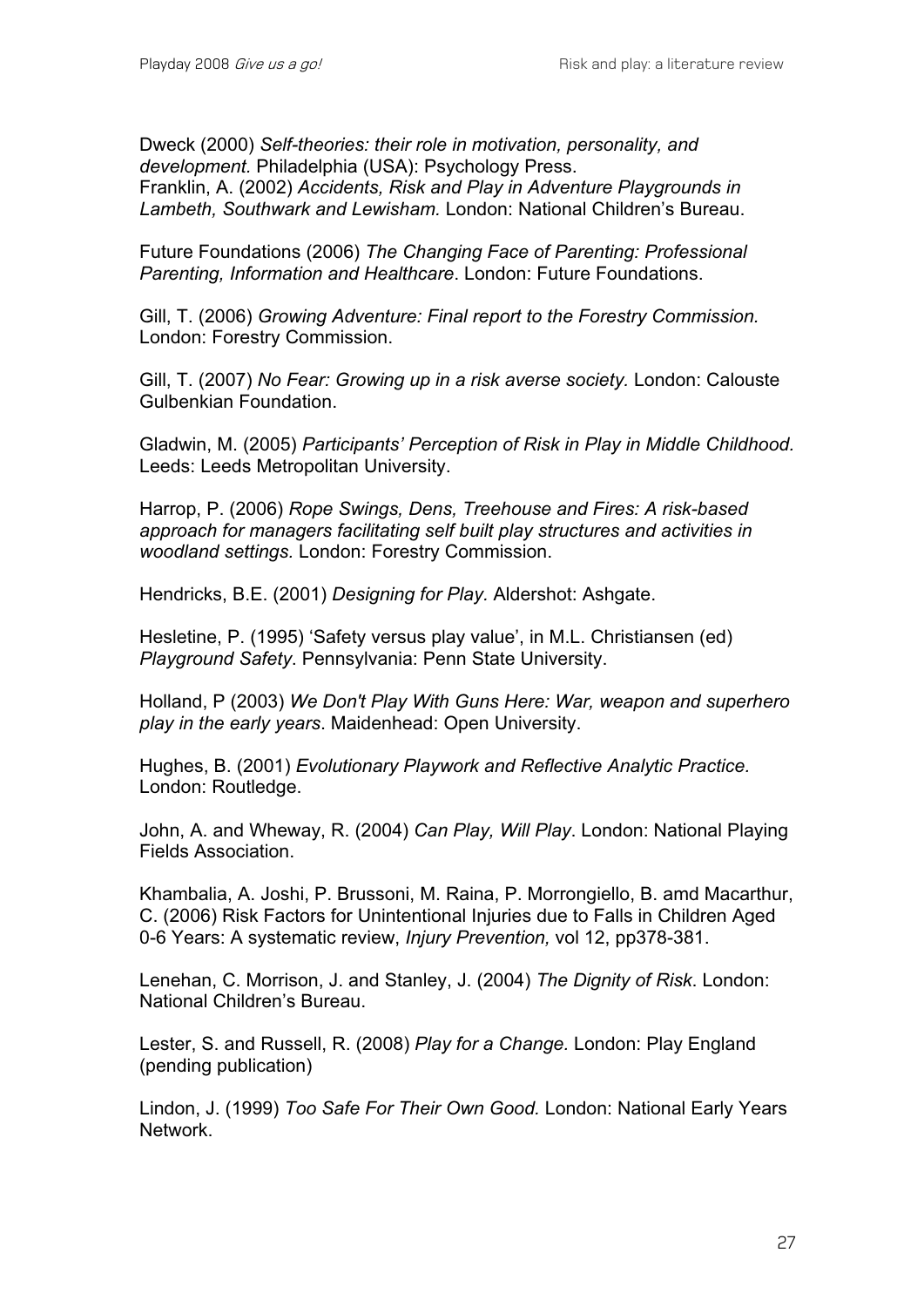McKendrick, J. (2000) *The Dangers of Safe Play*. ESRC Children 5-16. Research briefing No 22.

Moorcock (1998) *Swings and roundabouts: The danger of safety in outdoor play environments.* Sheffield: Sheffield Hallam University Press. Morrongiello, B.A. and Dawber,T. (1998) *Mothers' Responses to Boys and Girls Engaging in Injury-Risk Behaviours on a Playground.* Ontario: University of Guelph.

Morrongiello, B.A. and Lasenby-Lessard, J. (2007) Psychological Determinants of Risk Taking by Children: An integrative model and implications for intervention*, Injury Prevention***,** vol.13, pp20-25.

Norton, C. Nixon, J. and Sibert, J. R (2004) Playground Injuries to Children, *Arch Dis Child,* vol 89, pp103-108

Play England (2008) *Managing Risk in Play Provision: Implementation Guide.*  London: Play England (pending publication).

Play Safety Forum (2002) *Managing Risk in Play Provision.* London: National Children's Bureau.

Play Wales (2001) *The First Claim… A framework for playwork quality assessment.* Cardiff: Play Wales.

Smith, S.J. (1998) *Risk and Our Pedagogical Relation to Children: On the playground and beyond.* New York: State University of New York.

Stephenson, A. (2003) Physical risk-taking: dangerous or endangered? *Early Years***,** vol.23, no.1 (Mar). pp35-43.

Thom, B. Sales, R. and Pearce, J. (eds) (2007) *Growing Up with Risk.* Bristol: Policy Press.

Thompson, C. W., Travlou, P., and Roe, J. (2006) *Free Range Teenagers: The role of wild adventure space in young people's lives.* Edinburgh: OPENspace.

Tovey, H. (2007) *Playing Outdoors: Spaces and places, risk and challenge.*  Maidenhead: Open University Press.

Valentine, G. (2004) *Public Spaces and the Culture of Childhood.* Aldershot: Ashgate.

Voce, A. and Children's Play Council (2006) *Planning for Play: Guidance on the development and implementation of a local government strategy.* London: National Children's Bureau.

Wansdyke Play Association (2007) *The Play Rangers Guide.* Radstock: Wansdyke Play Association.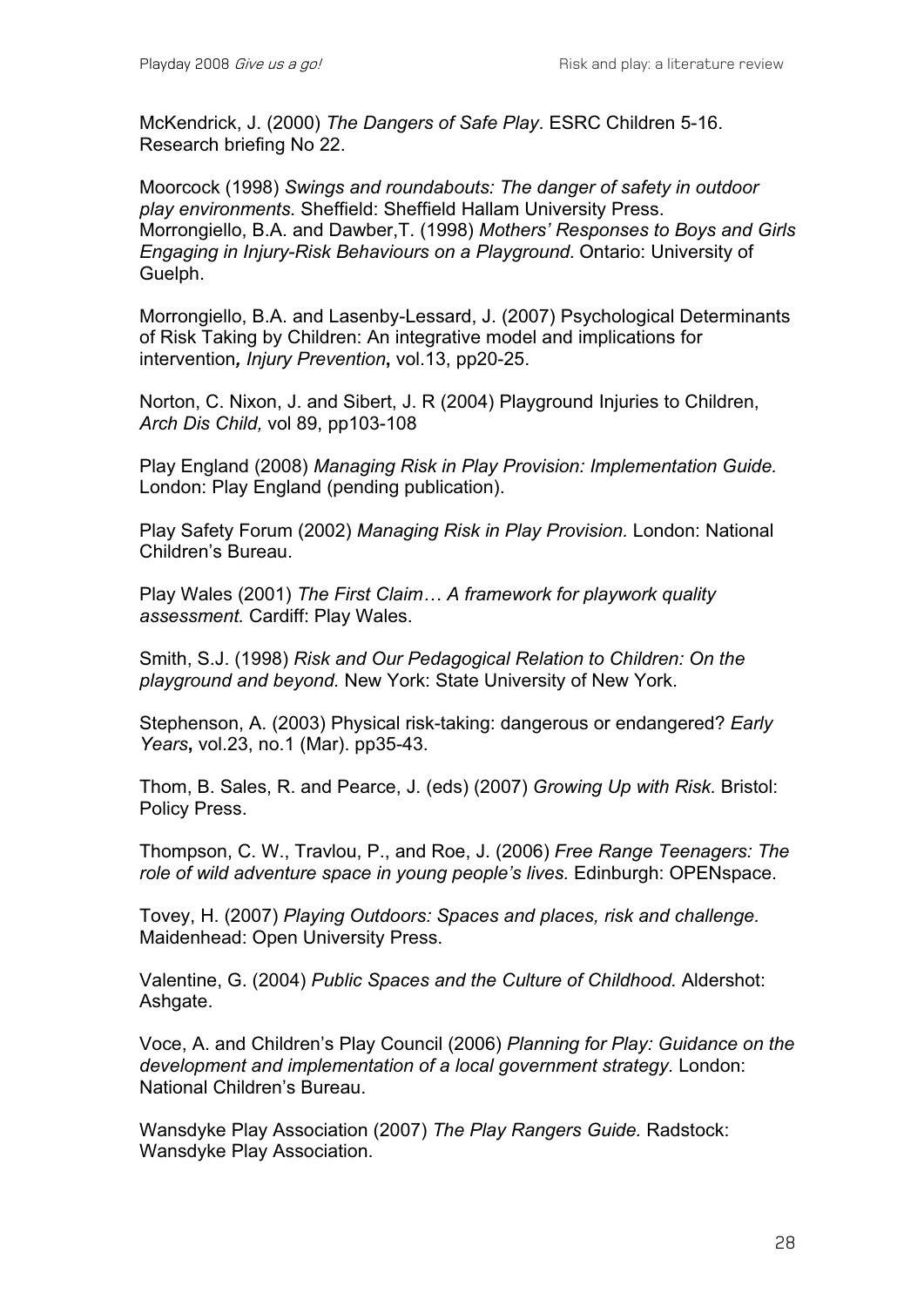Waters, J. and Begley, S. (2007) *Supporting the Development of Risk-Taking Behaviour in the Early Years: An exploratory study.* Education 3-13 Vol 35, No 4 pp365-377.

Welsh Assembly Government (2002) *Welsh Assembly Government Play Policy.*  Available online at:

http://new.wales.gov.uk/docrepos/40382/4038232/4038211/40382121/playpolicy-e.pdf?lang=en (date accessed: June 2008).

Welsh Assembly Government (2006) *Play in Wales: The Assembly Government's Play Policy Implementation Plan.* Available online at: http://new.wales.gov.uk/docrepos/40382/4038232/4038211/40382121/4038212 1/play-policy-implementation-1.pdf?lang=en (date accessed: June 2008)

Wheway, R. (2008) *Not a Risk Averse Society, Play Action Online*, no 2, March 2008, Fair Play for Children. Available on-line at: http://www.fairplayforchildren.org/pdf/1206991484.pdf (date accessed 29 July 2008)

Wheway, R. (date unknown) *Urban myths about children's playgrounds.*  London: Child Accident Prevention Trust. Available online at: http://capt.org.uk/pdfs/myths.pdf (date accessed: June 2008).

Wheway, R. and Millward, A. (1997) *Child's Play: Facilitating play on housing estates.* Coventry: The Chartered Institute of Housing.